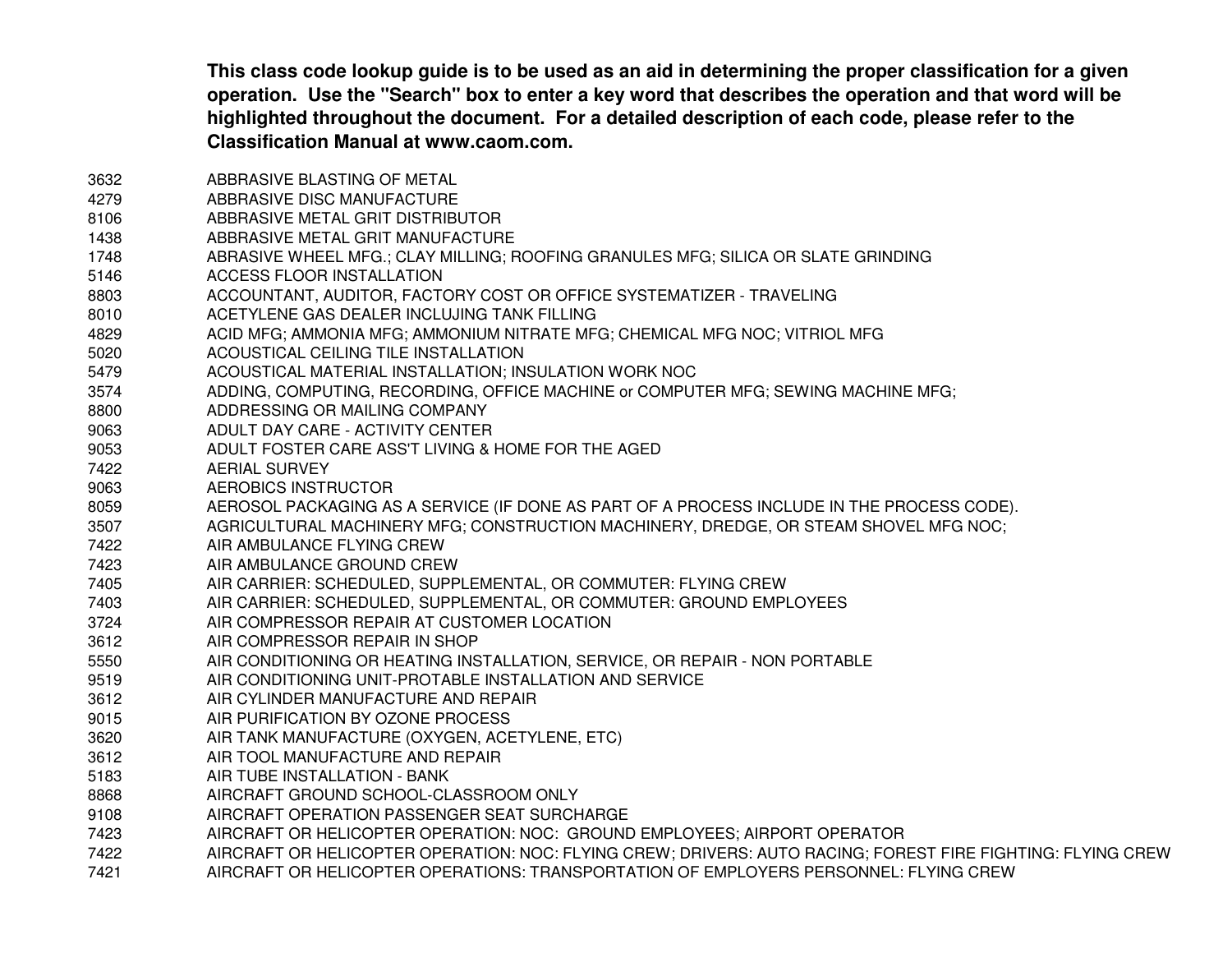| 9519 | AIRCRAFT RADIO REPAIR                                                                                           |
|------|-----------------------------------------------------------------------------------------------------------------|
| 3076 | AIRCRAFT SHEET METAL PART MANUFACTURE                                                                           |
| 7212 | <b>AIRPORT SHUTTLE</b>                                                                                          |
| 3372 | ALUMINUM ANODIZING                                                                                              |
| 3027 | ALUMINUM EXTRUDING-NO PARTICULAR PRODUCT                                                                        |
| 3076 | ALUMINUM FENCE MANUFACTURE -SECTIONS                                                                            |
| 1438 | ALUMINUM POWDER MANUFACTURE                                                                                     |
| 3146 | ALUMINUM SIDING MANUFACTURE                                                                                     |
| 7380 | AMBULANCE SERVICE CO                                                                                            |
| 7980 | AMBULANCE SERVICES: WAIVER OF COORDINATION OF BENEFITS - VOLUNTEERS                                             |
| 9015 | AMUSEMENT DEVICE OPERATOR: CARNIVAL OR CIRCUS; AMUSE PARK OR EXHIBITION OPERATION; ATHLETIC TEAM OR PARK        |
| 4511 | ANALYTICAL OPERATIONS; ASSAYING                                                                                 |
| 3110 | ANCHOR MANUFACTURE - FORGED                                                                                     |
| 9015 | ANIMAL CONTROL                                                                                                  |
| 8279 | ANIMAL DEALER - WILD                                                                                            |
| 8831 | ANIMAL GROOMING - PET                                                                                           |
| 0034 | ANIMAL RAISING - FUR BEARING                                                                                    |
| 8831 | <b>ANIMAL SHELTER</b>                                                                                           |
| 7610 | ANNOUNCERS - RADIO OR TV                                                                                        |
| 3027 | ANODE MANUFACTURE - NICKLE                                                                                      |
| 3372 | ANODIZING METAL                                                                                                 |
| 3030 | ANTENNA MANUFACTURE - STRUCTURAL STEEL COMPONENTS - COMMERCIAL BROADCASTING TOWER                               |
| 3076 | ANTENNA MANUFACTURE - TUBE BENDING, PUNCH PRESS WORK, ETC                                                       |
| 5040 | ANTENNA TOWER ERECTION - COMMERCIAL USE - BROADCAST STATION                                                     |
| 9519 | ANTENNA TOWER ERECTION - RESIDENTIAL ROOF MOUNT                                                                 |
| 5102 | ANTENNA TOWER ERECTION - TV RESIDENTIAL FREE STANDING                                                           |
| 0034 | APAIRIES: POULTRY OR EGG PRODUCER, FISH HATCHERIES                                                              |
| 3724 | APPLIANCE INSTALLATION - COMMERCIAL                                                                             |
| 9519 | APPLIANCE INSTALLATION - HOUSEHOLD                                                                              |
| 8720 | APPRAISER (NOT BANK OR TRUST CO WHICH USES 8742)                                                                |
| 3632 | ARC DISINTIGRATION - DRILLING, TAPPING, REAMING BY ELECTRICAL PROCESS (USE 3629 IF TOLERENCES ARE .001 OR CLOSE |
| 8107 | ARC LAMP RENTAL - GRAND OPENING OF A STORE                                                                      |
| 8017 | ARCADE                                                                                                          |
| 8601 | ARCHITECT OR ENGINEER - CONSULTING; SURVEYOR; TIMBER CRUISER; OIL OR GAS GEOLOGIST                              |
| 6204 | ARTESIAN WELL DRILLING                                                                                          |
| 8831 | ARTIFICAL INSEMINATION OF CATTLE                                                                                |
| 2790 | ARTIFICAL LIMB MANUFACTURE - PLASTIC, WOOD, METAL, ETC.                                                         |
| 4692 | ARTIFICIAL TEETH MFG; DENTAL LABORATORY                                                                         |
| 8601 | ASBESTOS ABATEMENT CONSULTANT                                                                                   |
| 4511 | ASBESTOS AIR SAMPLING - FIELD OR LAB                                                                            |
| 7213 | ASHES, GARBAGE, OR REFUSE COLLECTION: DRIVERS                                                                   |
| 9403 | ASHES, GARBAGE, OR REFUSE COLLECTION; MANURE DEALERS                                                            |
| 4712 | ASPHALT OR TAR DISTILLING OR REFINING; GASOLINE RECOVERY; GREASE OR OIL MIXING OR BLENDING; OIL REFINING        |
|      |                                                                                                                 |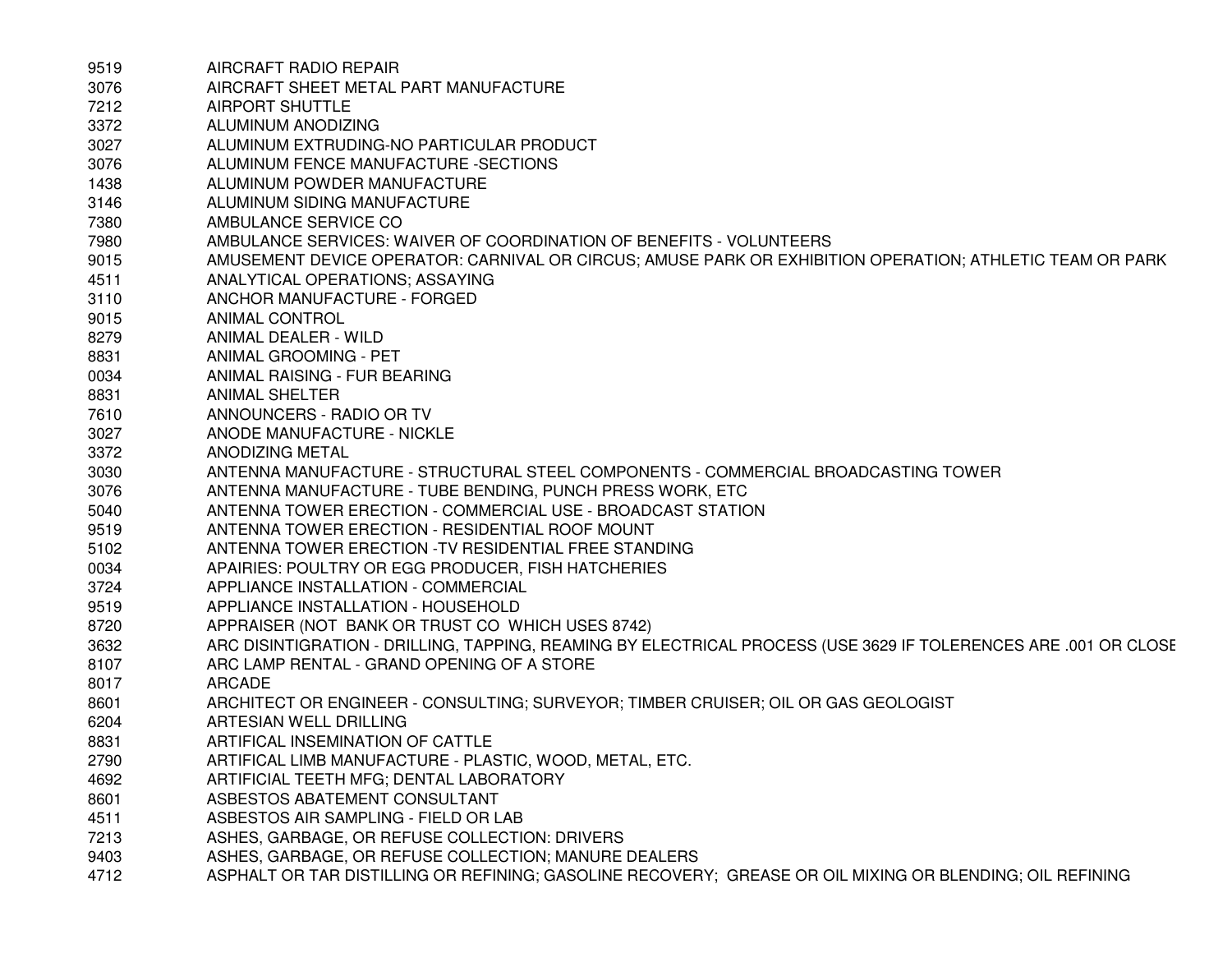| 1463 | ASPHALT WORKS-GRINDING, PULVER; COAL BILLET OR BRIQUET MFG                                           |
|------|------------------------------------------------------------------------------------------------------|
| 3146 | ASSEMBLY OF PARTS MANUFACTURED BY OTHERS                                                             |
| 8720 | ASSESSOR (OTHER THAN BANK OR TRUST COMPANY WHICH IS 8742)                                            |
| 9053 | <b>ASSISTED LIVING</b>                                                                               |
| 9040 | ASYLUM; HOSPITAL; SANITARIUM -- NON-PROFESSIONAL EMPLOYEES                                           |
| 9015 | ATHLETIC TEAM - PLAYERS, COACHES, MANAGERS OR UMPIRES                                                |
| 8742 | ATHLETIC TEAM SCOUT                                                                                  |
| 5191 | ATM MACHINE REPAIR                                                                                   |
| 3076 | ATRIUM FABRICATION                                                                                   |
| 5102 | ATRIUM INSTALLATION (5102 FOR ALUMINUM FRAME, 5462 FOR GLASS INSTALLATIION                           |
| 8820 | ATTORNEY; LAW OFFICE                                                                                 |
| 8017 | AUCTIONEERS; STORE RETAIL NOC                                                                        |
| 8393 | AUTO BODY REPAIR; TRUCK OR TRAILER BODY REPAIR                                                       |
| 8401 | AUTO REPAIR FACILITY: WRITE-UP PERSONNEL                                                             |
| 5188 | AUTOMATIC SPRINKLER INSTALLATION; FIRE EXTINGUISHING SYSTEMS INSTALLATION                            |
| 5191 | AUTOMATIC TELLER MACHINE INSTALL, ADJUST, REPAIR                                                     |
| 8387 | AUTOMOBILE ALARM INSTALLATION                                                                        |
| 8017 | AUTOMOBILE AUCTION - AUCTIONEER                                                                      |
| 7380 | <b>AUTOMOBILE AUCTION - DRIVERS</b>                                                                  |
| 8392 | <b>AUTOMOBILE AUCTION - YARD</b>                                                                     |
| 3635 | AUTOMOBILE AXLE ASSEMBLY                                                                             |
| 3632 | AUTOMOBILE AXLE MANUFACTURE                                                                          |
| 3303 | AUTOMOBILE BUMPER MANUFACTURE                                                                        |
| 3257 | AUTOMOBILE CUSHION SPRING MANUFACTURE                                                                |
| 3821 | AUTOMOBILE DISMANTLING                                                                               |
| 8868 | AUTOMOBILE DRIVING SCHOOL                                                                            |
| 3827 | AUTOMOBILE ENGINE MFG.                                                                               |
| 3681 | AUTOMOBILE IGNITION HARNESS ASSEMBLY MANUFACTURE                                                     |
| 8387 | AUTOMOBILE LIGHT KIT INSTALLATION - POLICE CAR, AMBULANCE, ETC.                                      |
| 3808 | AUTOMOBILE MANUFACTURING OR ASSEMBLY                                                                 |
| 8392 | AUTOMOBILE PARKING LOT, STORAGE GARAGE, OR PARKING STATION                                           |
| 8010 | <b>AUTOMOBILE PARTS DEALERS</b>                                                                      |
| 3807 | AUTOMOBILE RADIATOR MFG.                                                                             |
| 8395 | AUTOMOBILE REPAIR FACILITY                                                                           |
| 8748 | AUTOMOBILE SALESPERSONS; MOBILE HOME: SALESPERSONS                                                   |
| 3076 | AUTOMOBILE SEAT ASSEMBLY                                                                             |
| 8393 | AUTOMOBILE SUN ROOF INSTALLATION                                                                     |
| 7208 | AUTOMOBILE TOWING CO DRIVERS                                                                         |
| 3824 | AUTOMOBILE, BUS, TRUCK OR TRAILER BODY MFG                                                           |
| 8387 | AUTOMOBILE: CAR WASH, GLASS INSTALLATION, RADIATOR REPAIR, SERVICE STATION;GASOLINE STATION - RETAIL |
| 3648 | AUTOMOTIVE LIGHTING, IGNITION OR STARTING APPARATUS MFG - NOC                                        |
| 5538 | <b>AWNING ERECTION</b>                                                                               |
| 2576 | AWNING OR TENT MFG.-SHOP ONLY                                                                        |
|      |                                                                                                      |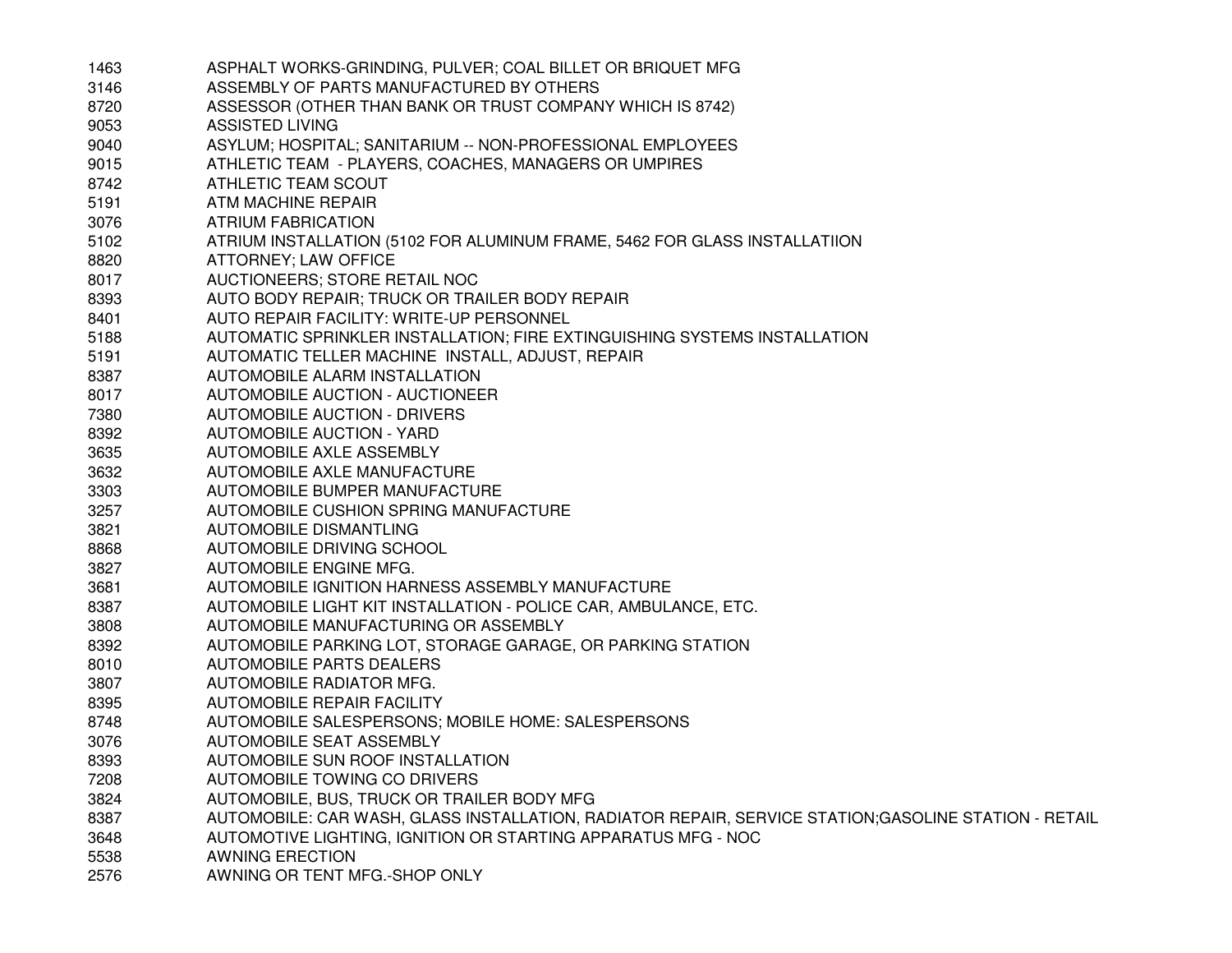| 2683 | <b>BAG MFG.-LUGGAGE</b>                                                                                  |
|------|----------------------------------------------------------------------------------------------------------|
| 4273 | <b>BAG MFG.-PAPER ONLY</b>                                                                               |
| 8810 | <b>BAIL BONDSMAN - OFFICE ONLY</b>                                                                       |
| 7720 | BAIL BONDSMAN - RETURN OF BOND SKIPPERS                                                                  |
| 8017 | <b>BAIT SHOP - RETAIL</b>                                                                                |
| 8018 | <b>BAIT SHOP - WHOLESALE</b>                                                                             |
| 2003 | BAKERY; DOUGHNUT MFG; DOUGHNUT SHOP-RETAIL: DONUT PREPARATION EMPLOYEES                                  |
| 3638 | <b>BALL OR ROLLER BEARING MFG</b>                                                                        |
| 4693 | BANDAGE MFG; PHARMACEUTICAL OR SURGICAL GOODS MFG                                                        |
| 9058 | <b>BAR OR TAVERN</b>                                                                                     |
| 9586 | BARBER SHOP; BEAUTY PARLOR; TANNING SALON                                                                |
| 8017 | <b>BARBER SUPPLY STORE - RETAIL</b>                                                                      |
| 8010 | BARRICADE (FOR TRAFFIC) RENTAL                                                                           |
| 7720 | <b>BARRICADE INSTALLATION FOR TRAFFIC</b>                                                                |
| 5146 | BASKETBALL BACKBOARD INSTALLATION                                                                        |
| 9521 | BATHTUB LINER INSTALLATION                                                                               |
| 9521 | <b>BATHTUB REPAIR - ENAMEL</b>                                                                           |
| 9402 | BEACH CLEANING; CESSPOOL CLEANING; SEWER CLEANING; SNOW REMOVAL; STREET CLEANING; SEWER INSPECTION W/CAN |
| 8013 | <b>BEAD STRINGING</b>                                                                                    |
| 8102 | BEAN SORTING OR HANDLING; PEANUT HANDLING; SEED MERCHANT                                                 |
| 9586 | <b>BEAUTY PARLOR</b>                                                                                     |
| 6217 | BEAVER DAM DEMOLITION                                                                                    |
| 5183 | BE-DRY SYSTEM INSTALLATION - INSIDE BUILDING                                                             |
| 2095 | BEEF JERKY MANUFACTURING                                                                                 |
| 9058 | BEER GARDEN, PARLOR, OR TAVERN; CATERER; FOOD SERVICE OPERATIONS; RESTAURANT NOC                         |
| 3400 | BEER KEG MANUFACTURING                                                                                   |
| 7210 | BEER OR ALE DEALER: WHOLESALE: DRIVERS                                                                   |
| 7390 | BEER OR ALE DEALERS-WHOLESALE                                                                            |
| 2157 | BEVERAGE MFG - CARBONATED -NOC; BOTTLING OF WINE                                                         |
| 3076 | BICYCLE MANUFACTURING - ASSEMBLY                                                                         |
| 9093 | BILLIARD HALL; BOWLING LANE                                                                              |
| 5146 | <b>BILLIARD TABLE INSTALLATION</b>                                                                       |
| 8017 | <b>BINGO CALLER</b>                                                                                      |
| 6504 | BIRD FOOD MANUFACTURE FROM SEEDS (MIX, GRIND, PACKAGE, ETC.)                                             |
| 9501 | <b>BLACK OXIDE PROCESS</b>                                                                               |
| 3111 | BLACKSMITHING PIPE BENDING OR CUTTING                                                                    |
| 5146 | BLEACHER INSTALLATION INDOOR - COLLAPSABLE                                                               |
| 3040 | BLEACHER OR GRAND STAND FABRICATION (WOOD AND METAL)                                                     |
| 4923 | BLUEPRINT PAPER MFG; PHOTO FILMS AND DRY PLATES MFG; PHOTOGRAPHIC SUPPLIES MFG                           |
| 9015 | BOARD UP SERVICE FOR HUD HOME                                                                            |
| 6834 | BOAT BUILDING OR REPAIR: STATE ACT; CANOE BUILDING: STATE ACT                                            |
| 6824 | BOAT BUILDING OR REPAIR: US ACT; CANOE BUILDING: US ACT                                                  |
| 6801 | BOAT BUILDING-WOOD-NOC; DRY DOCK CONSTRUCTION-FLOATING:US ACT                                            |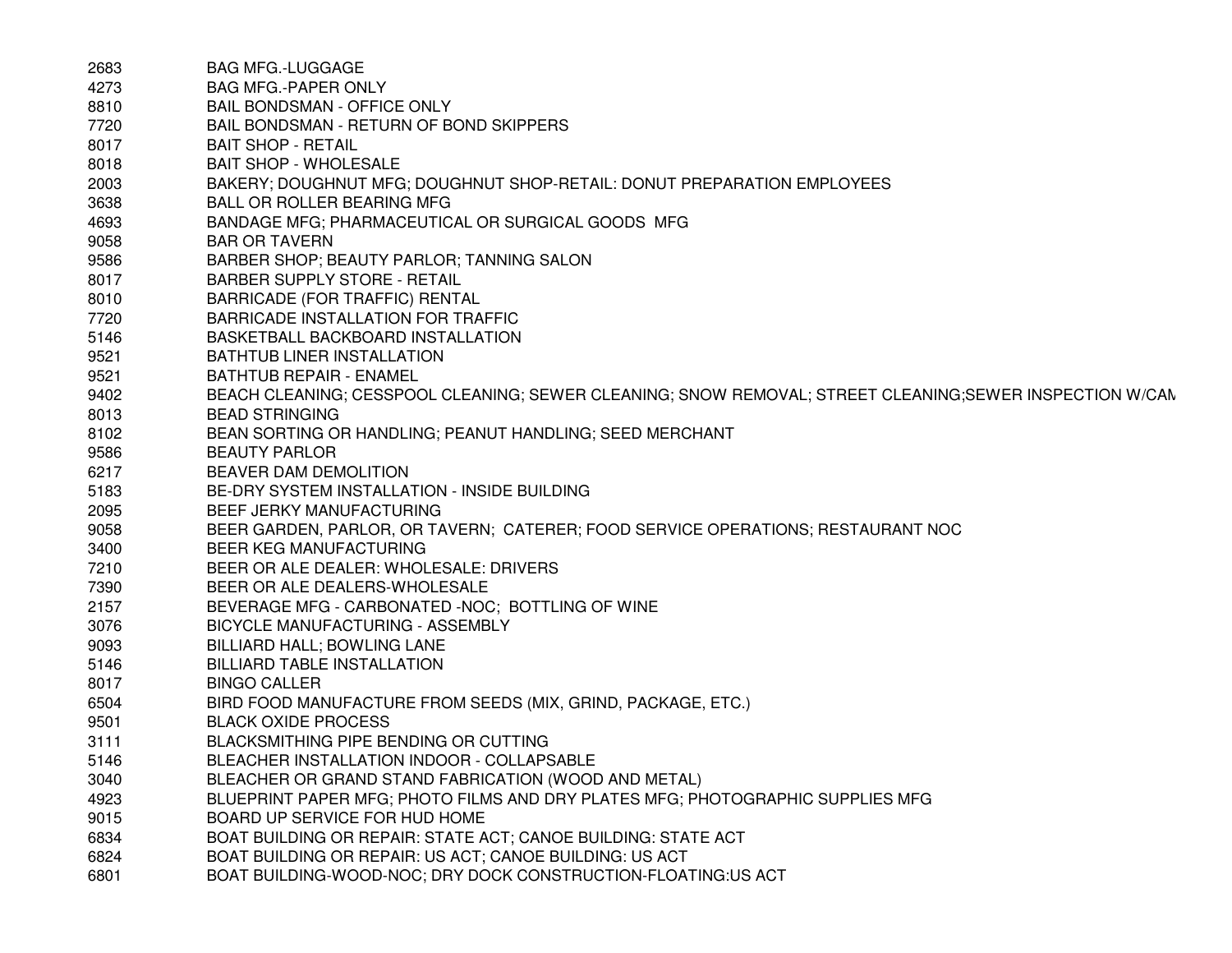| 3724 | <b>BOAT HOIST INSTALLATION</b>                                                                             |
|------|------------------------------------------------------------------------------------------------------------|
| 3628 | <b>BOAT HOIST MANUFACTURE</b>                                                                              |
| 7090 | BOAT LIVERY: VESSELS: SAIL; YACHTS-PRIVATE-SAIL OR POWER: PROGRAM II: STATE ACT                            |
| 7038 | BOAT LIVERY; VESSELS: SAIL; YACHTS-PRIVATE-SAIL OR POWER: PROGRAM I                                        |
| 7050 | BOAT LIVERY; VESSELS: SAIL; YACHTS-PRIVATE-SAIL OR POWER: PROGRAM II: US ACT                               |
| 8010 | <b>BOAT SALES NOT ON WATER</b>                                                                             |
| 8720 | BOILER INSPECTION; INSPECTION OF RISKS FOR INSURANCE OR VALUATION PURPOSES NOC; RACE TRACK OFFICIALS       |
| 3726 | BOILER INSTALLATION OR REPAIR; TANK ERECTION OR REPAIR                                                     |
| 3620 | BOILERMAKING; MILITARY TANK HULL MFG OR ASSEMBLY; TANK BUILDING - METAL - SHOP                             |
| 4307 | BOOKBINDING; TABLE PAD MFG: FROM CARDBOARD AND FABRIC                                                      |
| 2660 | BOOT OR SHOE MFG.-NOC; SLIPPER MFG                                                                         |
| 9093 | <b>BOWLING ALLEY</b>                                                                                       |
| 5437 | BOWLING LANE RESURFACING                                                                                   |
| 9501 | BOWLING PIN REPAIR (FILL, SAND AND FINISH)                                                                 |
| 3724 | BOWLING PIN SETTING MACHINE REPAIR                                                                         |
| 4243 | BOX MFG.-FOLDING PAPER BOXES                                                                               |
| 4240 | <b>BOX MFG.-SET UP PAPER</b>                                                                               |
| 2759 | BOX OR BOX SHOOK MFG: PALLET MFG - WOOD: PACKING CASE MFG                                                  |
| 3146 | BRAKE LINE MANUFACTURE (AUTOMOTIVE)                                                                        |
| 3315 | BRASS OR COPPER GOODS MFG.; CARTRIDGE OR SHELL MFG; CAN MFG                                                |
| 2016 | <b>BREAKFAST FOOD MFG.; CRACKER MFG</b>                                                                    |
| 8279 | BREEDING FARM OR STABLE; CLUB: RIDING; FARM: HORSE; LIVERY OR BOARDING STABLE; RACE TRACK OPERATION: HORSE |
| 2121 | <b>BREWERY; MALT HOUSES</b>                                                                                |
| 5022 | <b>BRICK CLEANING</b>                                                                                      |
| 5221 | <b>BRICK PAVING</b>                                                                                        |
| 8232 | BRICK SALVAGING (REMOVE MORTOR FROM BRICK WITH HAND TOOLS)                                                 |
| 3113 | <b>BROACH MANUFACTURING</b>                                                                                |
| 7610 | BROADCAST OF SPORTING EVENT (SET UP AND DO)                                                                |
| 3643 | BRUSH MANUFACTURING FOR ELECTRIC MOTORS                                                                    |
| 4557 | BUFFING AND POLISHING COMPOUNDS MFG; INK MFG; WAX OR WAX PRODUCTS MFG; CANDLE MFG                          |
| 9530 | <b>BUILDING ANCHOR INSTALLATION</b>                                                                        |
| 5610 | BUILDING DEBRIS REMOVAL AFTER CONSTRUCTION IS DONE                                                         |
| 9015 | <b>BUILDING FUMIGATION</b>                                                                                 |
| 8058 | BUILDING MATERIAL DEALER, HOME IMPROVEMENT CENTER, LUMBER YARD -- STORE EMPLOYEES                          |
| 8232 | BUILDING MATERIAL DEALER: YARD AND WAREHOUSE; LUMBER YARD: YARD AND WAREHOUSE                              |
| 9530 | BUILDING RAISING OR MOVING; RIGGING NOC; UNDERPINNING BUILDINGS OR STRUCTURES                              |
| 5191 | BURGLAR OR FIRE ALARM INSTALLATION                                                                         |
| 7382 | BUS CO.; TAXICAB COMPANY; LIMOUSINE COMPANY (EMPLOYEES OTHER THAN DRIVERS)                                 |
| 7212 | BUS COMPANY: DRIVERS; LIMOUSINE CO: SCHEDULED: DRIVERS                                                     |
| 8395 | BUS, TRUCK, LIMO, TAXI AUTOMOBILE RENTAL COMPANY; GARAGE EMPLOYEES; AUTOMOBILE REPAIR FACILITY             |
| 2081 | <b>BUTCHERING</b>                                                                                          |
| 3131 | BUTTON OR FASTNER MFG.-METAL; ZIPPER MFG                                                                   |
| 5437 | <b>CABINET INSTALLATION</b>                                                                                |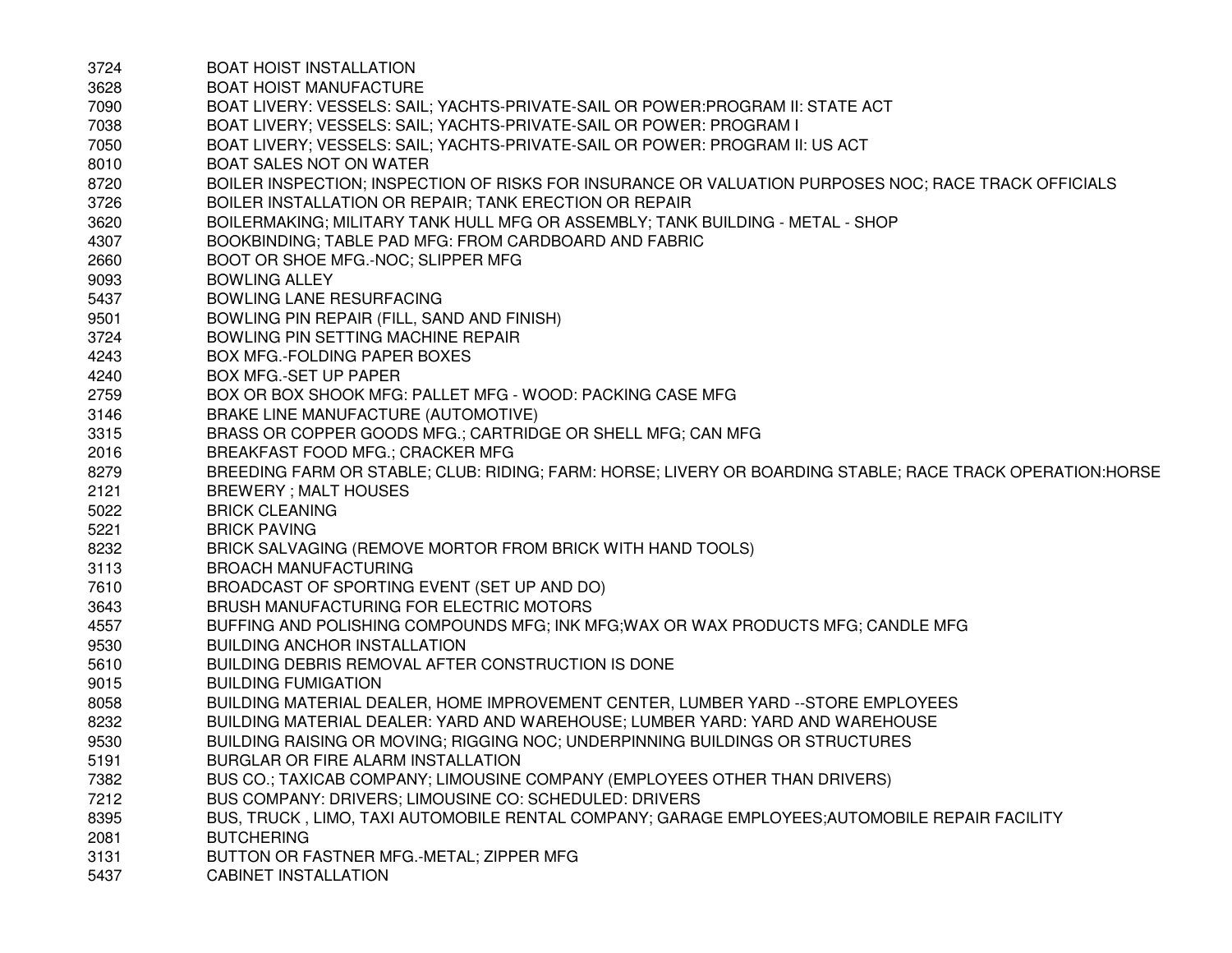| 2812 | CABINET WORKS; SHOWCASE MFG - WOOD                                                                        |
|------|-----------------------------------------------------------------------------------------------------------|
| 6325 | CABLE LAYING BY SPECIALIST CONTRACTOR                                                                     |
| 4470 | CABLE MFG: INSULATED ELECTRICAL; WIRE INSULATING OR COVERING                                              |
| 2759 | CABLE REEL OR SPOOL MANUFACTURE - WOOD                                                                    |
| 7600 | CABLE TV INSTALLATION                                                                                     |
| 2790 | <b>CAINING CHAIRS</b>                                                                                     |
| 4558 | CALKING COMPOUND MANUFACTURE                                                                              |
| 3146 | CALKING GUN MANUFACTURE, ASSEMBLY                                                                         |
| 3383 | <b>CAMERA MANUFACTURE</b>                                                                                 |
| 9015 | CAMP OPERATION-NOC; CARPET, RUG OR UPHOLSTERY CLEANING, CHIMNEY CLEANING-RESIDENTIAL; EXTERMINATOR        |
| 2797 | CAMPING TRAILER MANUFACTURE                                                                               |
| 8265 | CAN CRUSHING - RECYCLE                                                                                    |
| 8264 | <b>CAN SORTING - RECYCLE</b>                                                                              |
| 2041 | <b>CANDY COATING NUTS</b>                                                                                 |
| 2111 | CANNERY-NOC; FRUIT EVAPORATING OR PROCESSING                                                              |
| 8387 | <b>CAR WASH</b>                                                                                           |
| 3581 | CARBURETOR MFG.; FUEL INJECTOR & TURBO CHARGER MFG                                                        |
| 5645 | CARPENTRY: DETACHED ONE OR TWO FAMILY DWELLINGS; SIDING INSTALLATION & WINDOW INSTALLATION RESIDENTIAL    |
| 5651 | CARPENTRY: DWELLINGS: THREE STORIES OR LESS (PLUS SIDING & WINDOWS INSTALLED ON SAME TYPE DWELLING)       |
| 5437 | CARPENTRY: INSTALLATION OF CABINET WORK, INTERIOR TRIM, OR FINISHED WOODEN FLOORING                       |
| 5403 | CARPENTRY: NOC; SIDING INSTALLATION - NOT RESIDENTIAL; GRANDSTANDS OR BLEACHERS ERECTION - WOOD OR METAL  |
| 2802 | CARPENTRY-SHOP ONLY; ROOF TRUSS MFG; PALLET - REPAIR ONLY; DOOR, SASH OR ASSEMBLED MILLWORK MFG           |
| 9015 | CARPET CLEANING AT CUSTOMER LOCATION                                                                      |
| 9521 | <b>CARPET INSTALLATION</b>                                                                                |
| 8017 | <b>CASINO DEALER</b>                                                                                      |
| 8017 | CASINO HOSTESS, CASHIER                                                                                   |
| 5192 | CASINO MACHINE INSTALL, REPAIR                                                                            |
| 9501 | <b>CASTING IMPREGNATION</b>                                                                               |
| 3341 | CASTINGS MANUFACTURING-METAL-INVESTMENT-LOST WAX PROCESS                                                  |
| 3076 | CATALYTIC CONVERTER REBUILDING                                                                            |
| 5102 | CELL PHONE TOWER ERECTION OR REPAIR                                                                       |
| 5022 | CEMENT BLOCK ERECTION; FIREPROOF TILE SETTING; STUCCO OR PLASTERING WORK - ON OUTSIDE OF BLDGS; MASONRY N |
| 1701 | CEMENT MFG.; MAGNESITE MFG; PLASTER MILL; ROCK WOOL MFG                                                   |
| 9220 | CEMETERY OPERATIONS OR REMOVAL                                                                            |
| 5348 | <b>CERAMIC TILE INSTALLATION</b>                                                                          |
| 2016 | <b>CERIAL MANUFACTURE - BREAKFAST</b>                                                                     |
| 9402 | <b>CESSPOOL CLEANING</b>                                                                                  |
| 8837 | CHARITABLE OR RELIGIOUS ORGANIZATION - WELFARE; SHELTERED WORKSHOPS                                       |
| 7380 | CHAUFFEURS AND/OR DRIVERS-NOC; AMBULANCE SERVICE COMPANY: SCHOOL BUS OPERATOR                             |
| 8810 | <b>CHECK CASHING SERVICE</b>                                                                              |
| 4829 | CHEMICAL MFG NOC                                                                                          |
| 4828 | CHEMICAL MIXING OR BLENDING NOC                                                                           |
| 4828 | CHEMICAL REPACKAGING FROM BULK                                                                            |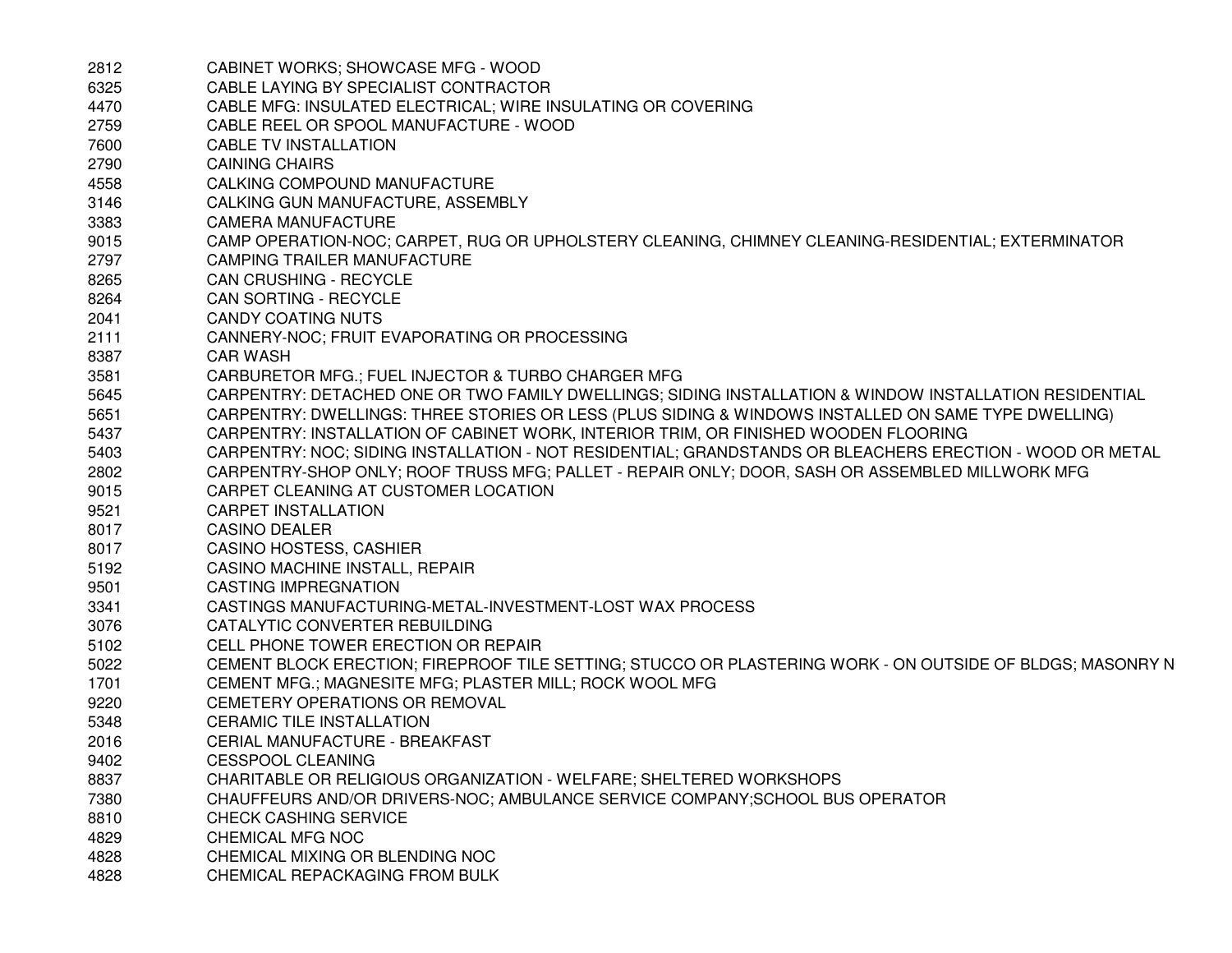| 0034 | <b>CHICKEN HATCHERIES</b>                                                                             |
|------|-------------------------------------------------------------------------------------------------------|
| 4511 | CHICKEN SEXING - IN A LAB                                                                             |
| 0034 | CHICKEN SEXING - ON A FARM                                                                            |
| 8869 | <b>CHILD CARE CENTER</b>                                                                              |
| 5222 | CHIMNEY CONSTRUCTION - NOT METAL; CONCRETE CONSTRUCTION: BRIDGES OR CULVERTS;                         |
| 4239 | CHIP BOARD MANUFACTURING                                                                              |
| 0005 | <b>CHRISTMAS TREE FARM</b>                                                                            |
| 8010 | CHRISTMAS TREE SALES LOT                                                                              |
| 8001 | CHRISTMAS WREATH MANUFACTURE                                                                          |
| 9101 | CHURCH COLLEGES PUBLIC LIBRARY OR MUSEUM SCHOOL - OTHER EMPLOYEES                                     |
| 3179 | CIRCUIT BOARD MANUFACTURE                                                                             |
| 7979 | CIVIL DEFENSE WORKERS: WAIVER OF COORDINATION OF BENEFITS - VOLUNTEERS                                |
| 8742 | CLAIMS ADJUSTERS OR SPECIAL AGENTS; OUTSIDE COLLECTORS, MESSENGERS, OR SALESPERSONS                   |
| 5610 | CLEANER - DEBRIS REMOVAL (CONSTRUCTION OR ERECTION ONLY)                                              |
| 9015 | <b>CLEANING FORECLOSED HOMES</b>                                                                      |
| 2586 | <b>CLEANING OR DYEING</b>                                                                             |
| 8810 | CLERICAL OFFICE EMPLOYEES; DRAFTING EMPLOYEES; BANK TELLERS; LIBRARY OR MUSEUM PROFESSIONAL EMPLOYEES |
| 8018 | CLIPPINGS DEALER; COTTON MERCHANT; WOOL MERCHANT; STORE WHOLESALE                                     |
| 2501 | CLOTHING MANUFACTURING; BOX SPRING OR MATTRESS MFG; SAIL MAKING-LIGHTWEIGHT; DRAPERIES OR CURTAIN MFG |
| 2841 | <b>CLOTHS PIN MANUFACTURE</b>                                                                         |
| 9060 | CLUBS: COUNTRY, GOLF, FISHING, OR YACHT; CLUBS: TENNIS, RACQUETBALL, OR HANDBALL - OUTDOOR            |
| 9063 | CLUBS: HEALTH; YMCA, YWCA, YMHA OR YWHA INSTITUTION; GYMNASIUMS AND HEALTH CLUBS                      |
| 9061 | CLUBS: NOC; FRATERNITY OR SORORITY HOUSES                                                             |
| 9065 | CLUBS: TENNIS, RACQUETBALL, AND HANDBALL - INDOOR                                                     |
| 1005 | <b>COAL MINING SURFACE</b>                                                                            |
| 9501 | COATING OF GLOVES WITH PLASTIC OR RUBBER                                                              |
| 9501 | COATING PUT ON PARTS FOR GRIP PURPOSE                                                                 |
| 8017 | <b>COIN OPERATED LAUNDRY</b>                                                                          |
| 8031 | COLD STORAGE LOCKER - FROZEN FOODS; STORE: FISH, MEAT, OR POULTRY - RETAIL                            |
| 3306 | COLD TREATING OVF METAL - CRYOGENIC METHOD                                                            |
| 8868 | COLLEGE: PROFESSIONAL EMPLOYEES; CHURCH:PROFESSIONAL EMPLOYEES, SCHOOL: PROFESSIONAL EMPLOYEES        |
| 4558 | COLOR GRINDING, BLENDING, OR TESTING; PAINT MFG; PUTTY MFG; VARNISH OR LACQUER MFG; WHITING MFG       |
| 5403 | <b>COMMERCIAL CARPENTRY</b>                                                                           |
| 5191 | COMPUTER INSTALLATION, REPAIR OR ADJUST                                                               |
| 3574 | <b>COMPUTER MANUFACTURE</b>                                                                           |
| 5146 | COMPUTER ROOM FLOOR INSTALLATION                                                                      |
| 8008 | CONCESSIONS: HAT OR COAT CHECK ROOMS; STORE: RETAIL: CLOTHING, WEARING APPAREL, OR DRY GOODS          |
| 5213 | CONCRETE CONSTRUCTION: NOC; DAM OR LOCK CONSTRUCTION; CLEANING OR RENOVATING BUILDING EXTERIORS       |
| 5215 | CONCRETE CONSTRUCTION: PRIVATE RESIDENCES - NOT MONOLITHIC                                            |
| 5221 | <b>CONCRETE FLATWORK</b>                                                                              |
| 5506 | CONCRETE MEDIAN PLACEMENT - TEMPORARY OR PERMANENT                                                    |
| 4034 | CONCRETE PRODUCTS MFG.; BURIAL VAULT MFG; CONCRETE BLOCK MFG                                          |
| 6325 | CONDUIT CONSTRUCTION-FOR CABLE OR WIRES; CABLE LAYING BY SPECIALIST CONTRACTOR                        |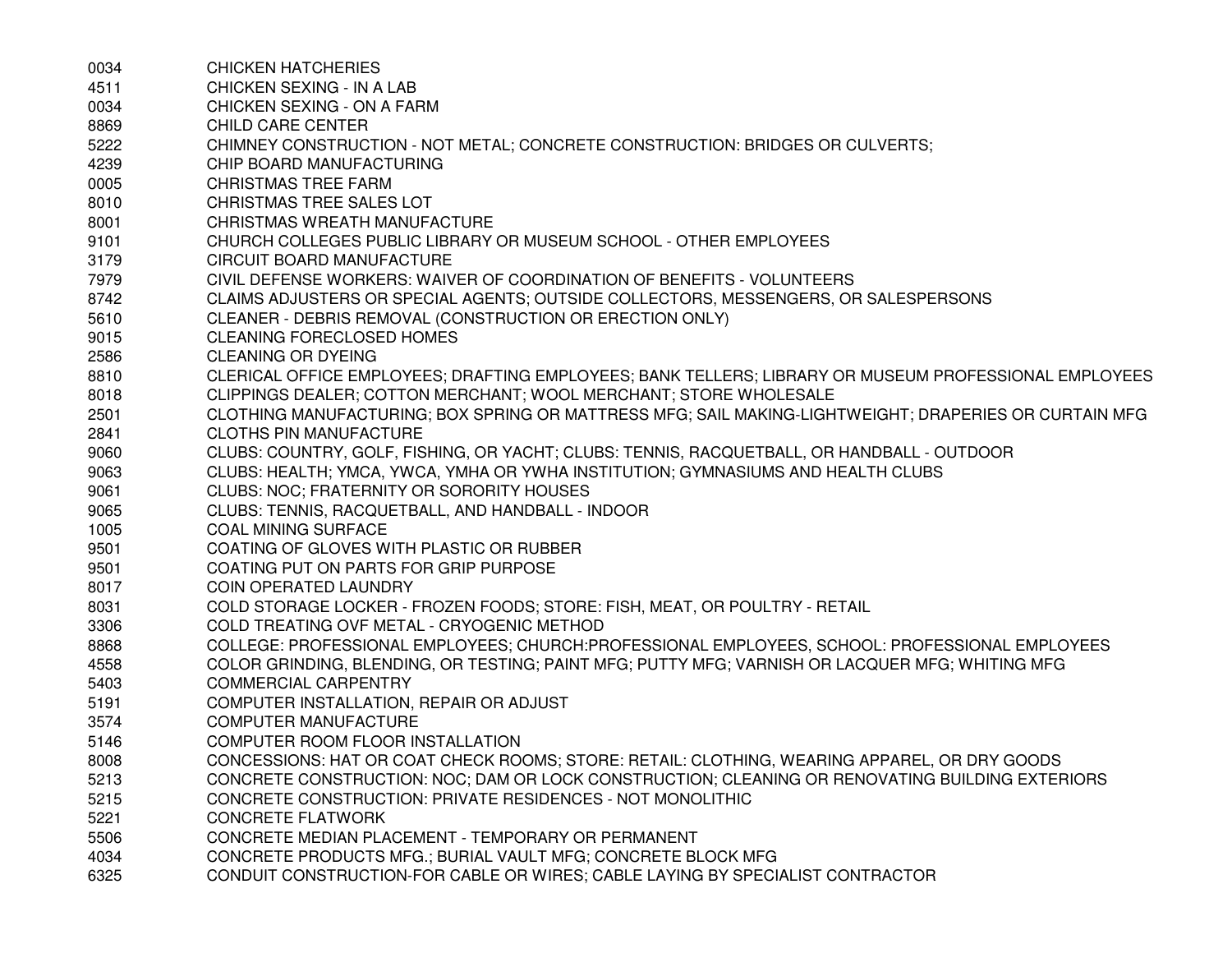| 3559 | CONFECTION MACHINE MFG.; LAUNDRY MACHINE MFG: HOUSEHOLD                                              |
|------|------------------------------------------------------------------------------------------------------|
| 2041 | CONFECTION MFG; CHEWING GUM MFG; COCOA OR CHOCOLATE MFG.                                             |
| 7720 | <b>CONSERVATION OFFICER</b>                                                                          |
| 3507 | <b>CONSTRUCTION MACHINERY MFG</b>                                                                    |
| 5221 | CONSTRUCTION: FLOORS, DRIVEWAYS, YARDS, OR SIDEWALKS; PAVING OR REPAVING - FLOORS, DRIVEWAYS, PATIOS |
| 8601 | <b>CONSULTANT</b>                                                                                    |
| 5606 | CONTRACTOR-EXECUTIVE SUPERVISOR                                                                      |
| 8107 | CONTRACTORS MACHINERY DEALER                                                                         |
| 8227 | CONTRACTORS PERMANENT YARD                                                                           |
| 3076 | CONTROL PANAL ENCLOSURE MANUFACTURE                                                                  |
| 3628 | CONVEYOR MANUFACTURE - MOTORIZED                                                                     |
| 3040 | CONVEYOR MANUFACTURE - NON MOTORIZED                                                                 |
| 3724 | <b>CONVEYOUR INSTALLATION</b>                                                                        |
| 4244 | CORRUGATED OR FIBER BOARD CONTAINER MFG                                                              |
| 4611 | COSMETIC MANUFACTURING - PACKAGING                                                                   |
| 8039 | COSTCO                                                                                               |
| 8835 | COUNSELING - OUTSIDE THE OFFICE                                                                      |
| 8832 | COUNSELING AT INSURED'S PREMISES; DENTIST; PHYSICIAN ; CLINIC & IN OFFICE PHYSICAL THERAPY           |
| 1624 | COUNTER TOP MANUFACTURE - STONE                                                                      |
| 2802 | COUNTER TOP MANUFACTURE - WOOD                                                                       |
| 2070 | CREAMERY; BUTTER OR CHEESE MFG; MILK DEPOT OR DEALER                                                 |
| 9620 | CREMATORY OPERATION; FUNERAL DIRECTOR; UNDERTAKER                                                    |
| 0034 | <b>CRICKET FARM</b>                                                                                  |
| 7422 | <b>CROP DUSTING</b>                                                                                  |
| 6504 | <b>CROUTON MANUFACTURE</b>                                                                           |
| 8017 | <b>CURRENCY EXCHANGE OPERATION</b>                                                                   |
| 2802 | CUTTING BOARD MANUFACTURE                                                                            |
| 3113 | <b>CUTTING TOOLS MFG</b>                                                                             |
| 5183 | DAIRY EQUIPMENT INSTALLATION                                                                         |
| 3559 | DAIRY EQUIPMENT MANUFACTURE                                                                          |
| 8111 | DAIRY EQUIPMENT SALES                                                                                |
| 0129 | DAIRY OR LIVESTOCK FARM-ALL EMPLOYEES, LIVESTOCK DEALER                                              |
| 5191 | DATA PROCESSING MACHINERY INSTALLATION - REPAIR                                                      |
| 3574 | DATA PROCESSING MACHINERY MANUFACTURE                                                                |
| 9063 | DAY CARE - ADULTS                                                                                    |
| 8869 | DAY CARE - CHILDREN                                                                                  |
| 5610 | DEBRIS REMOVAL (CONSTRUCTION OR ERECTION ONLY)                                                       |
| 8031 | <b>DEER PROCESSING</b>                                                                               |
| 3685 | DENTAL INSTRUMENT MANUFACTURE                                                                        |
| 4692 | DENTAL LABORATORY                                                                                    |
| 8832 | <b>DENTIST</b>                                                                                       |
| 8013 | DIAMOND CUTTING OR POLISHING; PRECIOUS STONE CUTTING; STORE: JEWELRY, HEARING AID, OPTICAL           |
| 1438 | DIAMOND RECOVERY FROM GRINDING WHEEL BY CRUSHING AND CHEMICAL BREAKDOWN                              |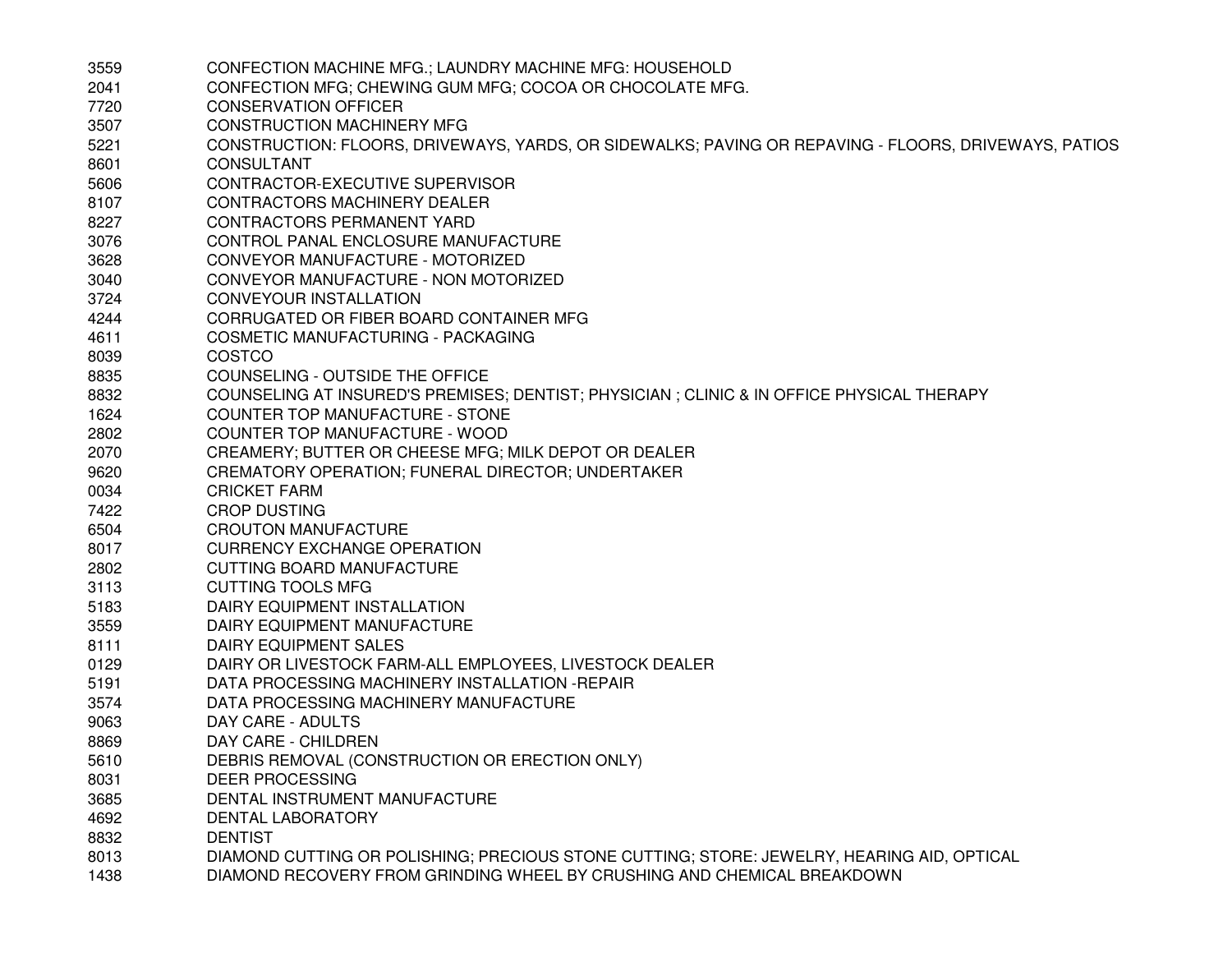| 1925 | DIE CASTINGS MFG.; FOUNDRY; DIE CASTING                                                          |
|------|--------------------------------------------------------------------------------------------------|
| 8832 | DIET CENTER - NO EXERCISING                                                                      |
| 9063 | DIET CENTER - WITH EXERCISING                                                                    |
| 9156 | <b>DISC JOCKEY</b>                                                                               |
| 8831 | <b>DOG CATCHER</b>                                                                               |
| 0908 | DOMESTIC WORKERS - INSIDE - OCCASIONAL                                                           |
| 0913 | DOMESTIC WORKERS-INSIDE                                                                          |
| 0912 | DOMESTIC WORKERS-OUTSIDE                                                                         |
| 0909 | DOMESTIC WORKERS-OUTSIDE-OCCASIONAL                                                              |
| 8235 | DOOR SASH OR ASSEMBLED MILLWORK DEALER                                                           |
| 2802 | DOOR SASH OR ASSEMBLED MILLWORK MFG                                                              |
| 5102 | DOOR, DOOR FRAME, OR SASH ERECTION - METAL COVERED; FIRE ESCAPE INSTALLATION;                    |
| 2003 | DOUGHNUT MFG                                                                                     |
| 2841 | DOWELL MANUFACTURE                                                                               |
| 6229 | DRAINAGE OR IRRIGATION SYSTEMS CONSTRUCTION; SEPTIC TANK INSTALLATION                            |
| 9521 | DRAPERY INSTALLATION                                                                             |
| 2501 | DRAPERY MANUFACTURE                                                                              |
| 8008 | DRAPERY SALES IN A STORE                                                                         |
| 4000 | DREDGING ON INLAND WATERS                                                                        |
| 4251 | DRESS PATTERN MANUFACTURE - PAPER                                                                |
| 2503 | DRESSMAKING OR TAILORING-CUSTOM                                                                  |
| 6204 | DRILLING NOC; WELL DRILLING - NOT OIL OR GAS, HORIZONAL OIL-6235, WATER-6306, CABLE-6325         |
| 8868 | DRIVERS TRAINING INSTRUCTION                                                                     |
| 5221 | DRIVEWAY SEAL COATING                                                                            |
| 9063 | DROP IN CENTER FOR MENTALLY ILL                                                                  |
| 8832 | DRUG TREATMENT CENTER - NO OVERNIGHT STAY                                                        |
| 4825 | DRUG, MEDICINE, OR PHARMACEUTICAL PREPARATION: MFG AND INCIDENTAL MFG OF INGREDIENTS; OXYGEN MFG |
| 4611 | DRUG, MEDICINE, OR PHARMACEUTICAL PREPARATION: NO MFG OF INGREDIENTS                             |
| 8265 | DRUM DEALER - CRUSHING                                                                           |
| 8010 | DRUM DEALER - YARD                                                                               |
| 2586 | DRY CLEANING                                                                                     |
| 5445 | DRYWALL INSTALLATION                                                                             |
| 9052 | DUDE RANCHES; HOTEL; MOTEL, TOURIST COURT, OR CABIN                                              |
| 7213 | DUMPSTER EMPTYING - DRIVERS                                                                      |
| 3040 | DUMPSTER MANUFACTURE - STEEL                                                                     |
| 5538 | EAVESTROUGH FABRICATION AND INSTALLATION - ON SITE                                               |
| 8803 | <b>EFFICIENCY EXPERT</b>                                                                         |
| 7539 | ELECTRIC LIGHT OR POWER COMPANY NOC; STEAM HEATING OR POWER COMPANY                              |
| 7540 | ELECTRIC LIGHT OR POWER COOPERATIVE: REA PROJECT ONLY                                            |
| 7538 | ELECTRIC LIGHT OR POWER LINE CONSTRUCTION                                                        |
| 3643 | ELECTRIC MOTOR BRUSH MANUFACTURE                                                                 |
| 3643 | ELECTRIC POWER OR TRANSMISSION EQUIPMENT MFG                                                     |
| 3179 | ELECTRICAL APPARATUS MFG. NOC; BATTERY MFG; FLASHLIGHT MFG OR ASSEMBLY                           |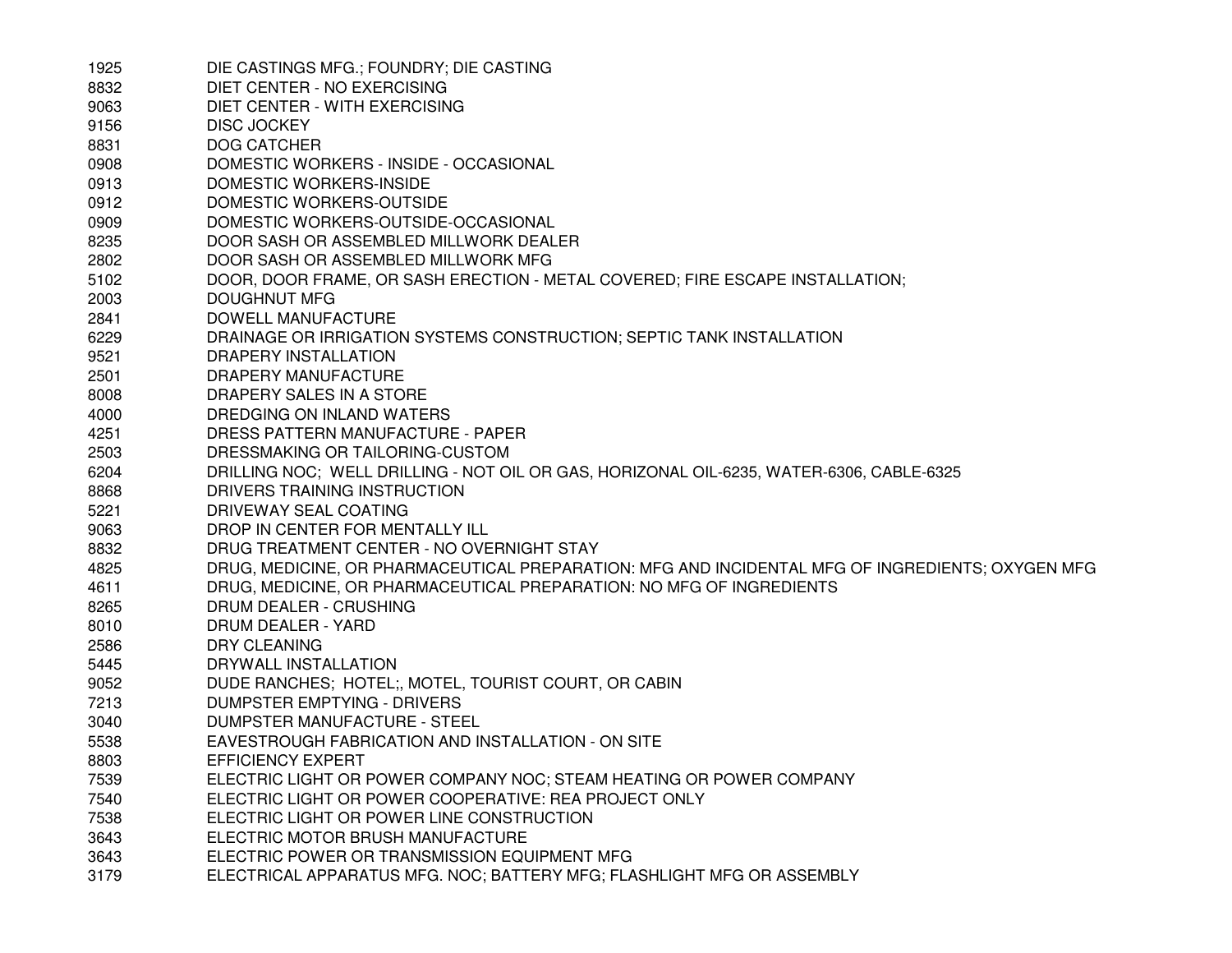| 5102 | ELECTRICAL APPARATUS ON SINGLE MAST TOWER, LIMITED BROADCAST RANGE                               |
|------|--------------------------------------------------------------------------------------------------|
| 5040 | ELECTRICAL APPARATUS ON TRIANGULAR BASE LARGE TOWER, LARGE BROADCAST RANGE                       |
| 5190 | ELECTRICAL WIRING-WITHIN BUILDING; METERS: ELECTRIC - INSTALLATION, REPAIR & TESTING             |
| 9501 | ELECTRO STATIC PAINTING                                                                          |
| 3372 | ELECTROPLATING; GALVANIZING OR TINNING; METAL FINISHING BY DIPPING OR SUBMERSION PROCESS         |
| 5160 | ELEVATOR ERECTION, SERVICING, OR REPAIR                                                          |
| 2501 | <b>EMBROIDERY</b>                                                                                |
| 9521 | ENAMEL REPAIR - BATH TUB, SINK, ETC. AT CUSTOMER LOCATION                                        |
| 8601 | <b>ENERGY AUDIT</b>                                                                              |
| 3827 | <b>ENGINE MFG AUTOMOBILE</b>                                                                     |
| 3612 | <b>ENGINE MFG NOC</b>                                                                            |
| 8601 | <b>ENGINEER</b>                                                                                  |
| 4351 | ENGRAVING; PHOTOENGRAVING                                                                        |
| 9156 | ENTERTAINERS, PLAYERS, OR MUSICIANS                                                              |
| 8742 | <b>ESCOURT SERVICE</b>                                                                           |
| 9586 | <b>ESTHETICIAN</b>                                                                               |
| 6217 | EXCAVATION: ROCK, NOC; GRADING OF LAND; LANDFILL OPERATIONS; SHAFT SINKING; TUNNELING            |
| 9519 | EXERCISE EQUIPMENT INSTALLATION                                                                  |
| 4902 | <b>EXERCISE EQUIPMENT MANUFACTURE</b>                                                            |
| 4829 | <b>EXPLOSIVES DISMANTLING</b>                                                                    |
| 9015 | <b>EXTERMINATORS</b>                                                                             |
| 3027 | EXTRUDING METAL - NO PARTICULAR PRODUCT                                                          |
| 4150 | EYE GLASS FRAME ASSEMBLY                                                                         |
| 0005 | FARM CHRISTMAS TREE, HOLLY, GRASS SEED, NURSERY, SOD                                             |
| 0011 | <b>FARM GARDEN OR TRUCK</b>                                                                      |
| 8116 | <b>FARM MACHINERY DEALER</b>                                                                     |
| 0128 | FARM NOC ALL EMPLOYEES                                                                           |
| 8814 | FELA CLERICAL OFFICE EMPLOYEES-PROGRAM I                                                         |
| 8805 | FELA CLERICAL OFFICE EMPLOYEES-PROGRAM II-STATE ACT                                              |
| 8815 | FELA CLERICAL-PROGRAM II-US ACT                                                                  |
| 8737 | FELA OUTSIDE SALESPERSONS, MESSENGERS, COLLECTORS: PROGRAM I                                     |
| 8734 | FELA OUTSIDE SALESPERSONS, MESSENGERS, COLLECTORS: PROGRAM II-STATE ACT                          |
| 8738 | FELA OUTSIDE SALESPERSONS, MESSENGERS, COLLECTORS: PROGRAM II-US ACT                             |
| 5403 | FENCE ERECTION : WOOD-COMMERCIAL                                                                 |
| 6400 | FENCE ERECTION: METAL; MOBILE HOME: WINDSTORM TIE DOWN; RESIDENTIAL DOCK SETTING & REMOVAL       |
| 3400 | FENCE MANUFACTURE - METAL                                                                        |
| 2802 | FENCE MANUFACTURE - WOOD                                                                         |
| 4583 | <b>FERTILIZER MFG</b>                                                                            |
| 7600 | FIBER OPTIC INSTALLATION                                                                         |
| 8292 | FIELD BONDED WAREHOUSE - STATE ACT; STORAGE WAREHOUSE; WAREHOUSING: NOC                          |
| 4360 | FILM EXCHANGE; MOTION PICTURE: DEVELOPMENT OF NEGATIVES, PRINTING, AND ALL SUBSEQUENT OPERATIONS |
| 3131 | <b>FINE BLANKING</b>                                                                             |
| 7600 | FIRE ALARM TRANSMISSION LINE CONSTRUCTION; TELEPHONE, TELEGRAPH, OR CABLE TELEVISION COMPANY     |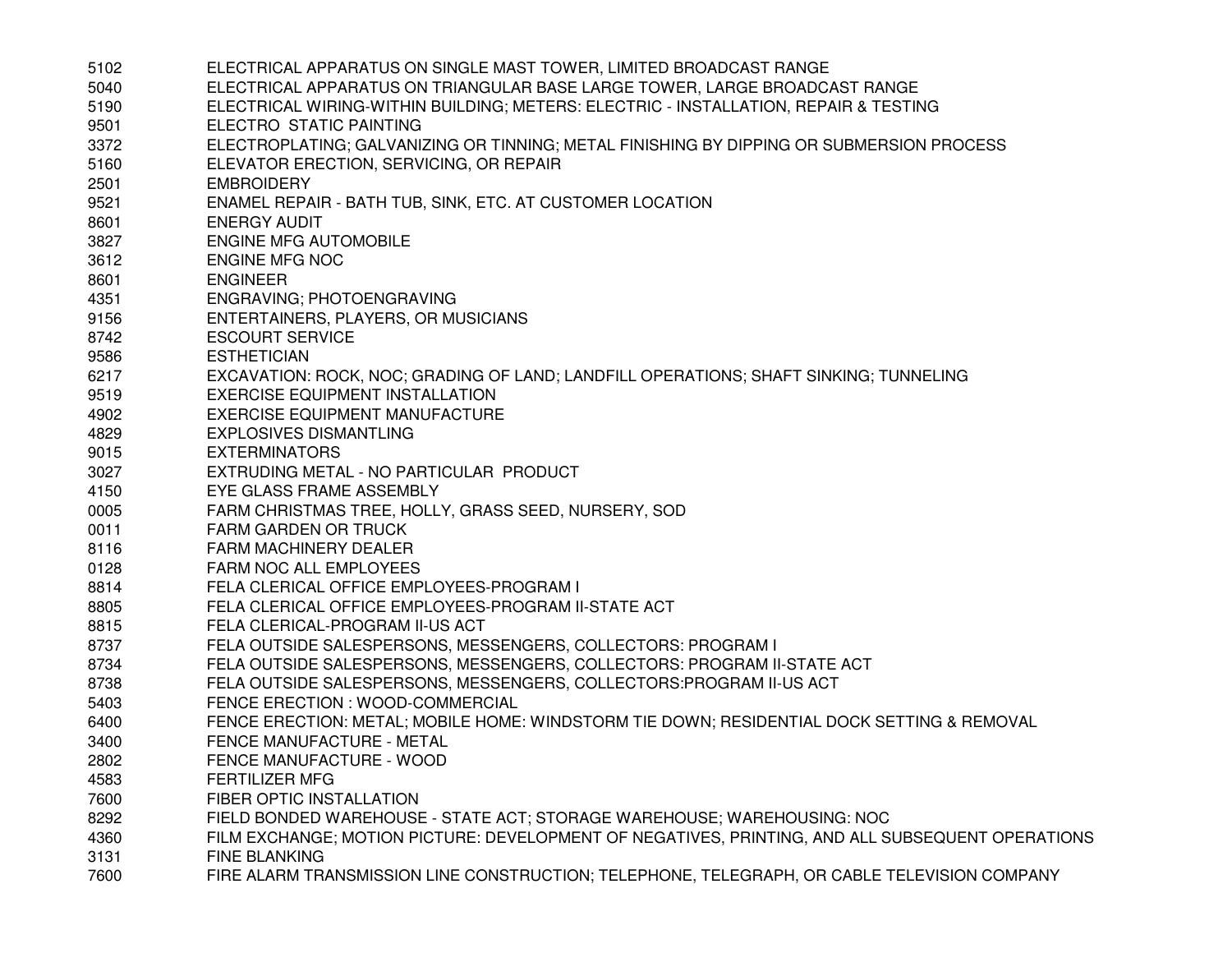| 4828 | FIRE EXTINGUISHER SALES - FILLING AND SERVICING                                                      |
|------|------------------------------------------------------------------------------------------------------|
| 5188 | FIRE EXTINGUISHING SYSTEMS INSTALLATION                                                              |
| 7704 | FIRE PATROL OR PROTECTIVE CORPS; FIREFIGHTERS; FOREST FIRE FIGHTING                                  |
| 7904 | FIREFIGHTERS: WAIVER OF COORDINATION OF BENEFITS - VOLUNTEERS                                        |
| 3076 | FIREPROOF EQUIPMENT MFG.; BICYCLE MFG; FURNITURE MFG - METAL;                                        |
| 8232 | FIREWOOD CUTTING                                                                                     |
| 9015 | FIREWORKS DISPLAY - SHOOTING                                                                         |
| 8010 | <b>FIREWORKS SALES</b>                                                                               |
| 7720 | FLAGMAN AT CONSTRUCTION SITE                                                                         |
| 9015 | FLEA MARKET OPERATION                                                                                |
| 8107 | <b>FLOOD LIGHT RENTAL</b>                                                                            |
| 8017 | <b>FLOOR COVERINGS STORE RETAIL</b>                                                                  |
| 5348 | FLOOR LAYING: CERAMIC TILE; MARBLE OR STONE SETTING; MOSAIC, STONE, TERRAZZO, OR TILE WORK - INSIDE  |
| 5437 | <b>FLOOR SANDING</b>                                                                                 |
| 0035 | FLORIST - CULTIVATING OR GARDENING, BULBS AND FLOWERS, HYDROPONIC GROWING, MUSHROOM RAISING          |
| 6504 | <b>FLOUR MANUFACTURING</b>                                                                           |
| 4062 | FLOWER POT MANUFACTURE                                                                               |
| 7202 | FOOD DELIVERY FROM RESTAURANT TO HOUSE - FROM MENU                                                   |
| 8006 | FOOD DISTRIBUTION BY BENEVOLENT ORGANIZATION                                                         |
| 8017 | <b>FOOD PANTRY</b>                                                                                   |
| 8017 | <b>FOOD STAMP DISTRIBUTION</b>                                                                       |
| 6504 | FOOD SUNDRIES MFG.-NOC; BAKING POWDER MFG & FLOUR MIXING; PEANUT BUTTER, POPCORN & POTATO CHIP MFG   |
| 7704 | <b>FOREST FIRE FIGHTING</b>                                                                          |
| 7720 | FOREST RANGERS; POLICE OFFICERS; SECURITY SCREENING: CONTRACT; GUARDS, PATROLS OR ARMOURED CAR CREWS |
| 3110 | FORGING WORK-DROP OR MACHINE; CHAIN MFG - FORGED; TOOL MFG - DROP OR MACHINE FORGED                  |
| 3081 | FOUNDRY-FERROUS-NOC                                                                                  |
| 3085 | FOUNDRY-NON-FERROUS METALS-NOC                                                                       |
| 3082 | FOUNDRY-STEEL CASTINGS                                                                               |
| 3131 | FOUR SLIDES MACHINE OPERATION                                                                        |
| 5550 | FREEZER INSTALLATION - WALK IN COMMERCIAL TYPE                                                       |
| 7360 | FREIGHT HANDLING: NOC OR PACKING                                                                     |
| 6504 | FRENCH FRY MANUFACTURE                                                                               |
| 5645 | FRNCE ERECTION: WOOD-RESIDENTIAL                                                                     |
| 0141 | FRUIT AND VEGETABLE PACKING                                                                          |
| 8006 | FRUIT BASKET ASSEMBLY - GIFT                                                                         |
| 2143 | FRUIT JUICE MFG; FRUIT JUICE MFG; VINEGAR MFG; WINERY                                                |
| 2105 | <b>FRUIT PACKING</b>                                                                                 |
| 2041 | <b>FUDGE MANUFACTURING</b>                                                                           |
| 3612 | FUEL PUMP MANUFACTURE                                                                                |
| 9620 | <b>FUNERAL DIRECTOR</b>                                                                              |
| 5550 | <b>FURNACE CLEANING - VACUUM</b>                                                                     |
| 4279 | <b>FURNACE FILTER MANUFACTURE</b>                                                                    |
| 2881 | FURNITURE ASSEMBLING-WOOD; PICTURE FRAME ASSEMBLY; VENETIAN BLIND ASSEMBLY                           |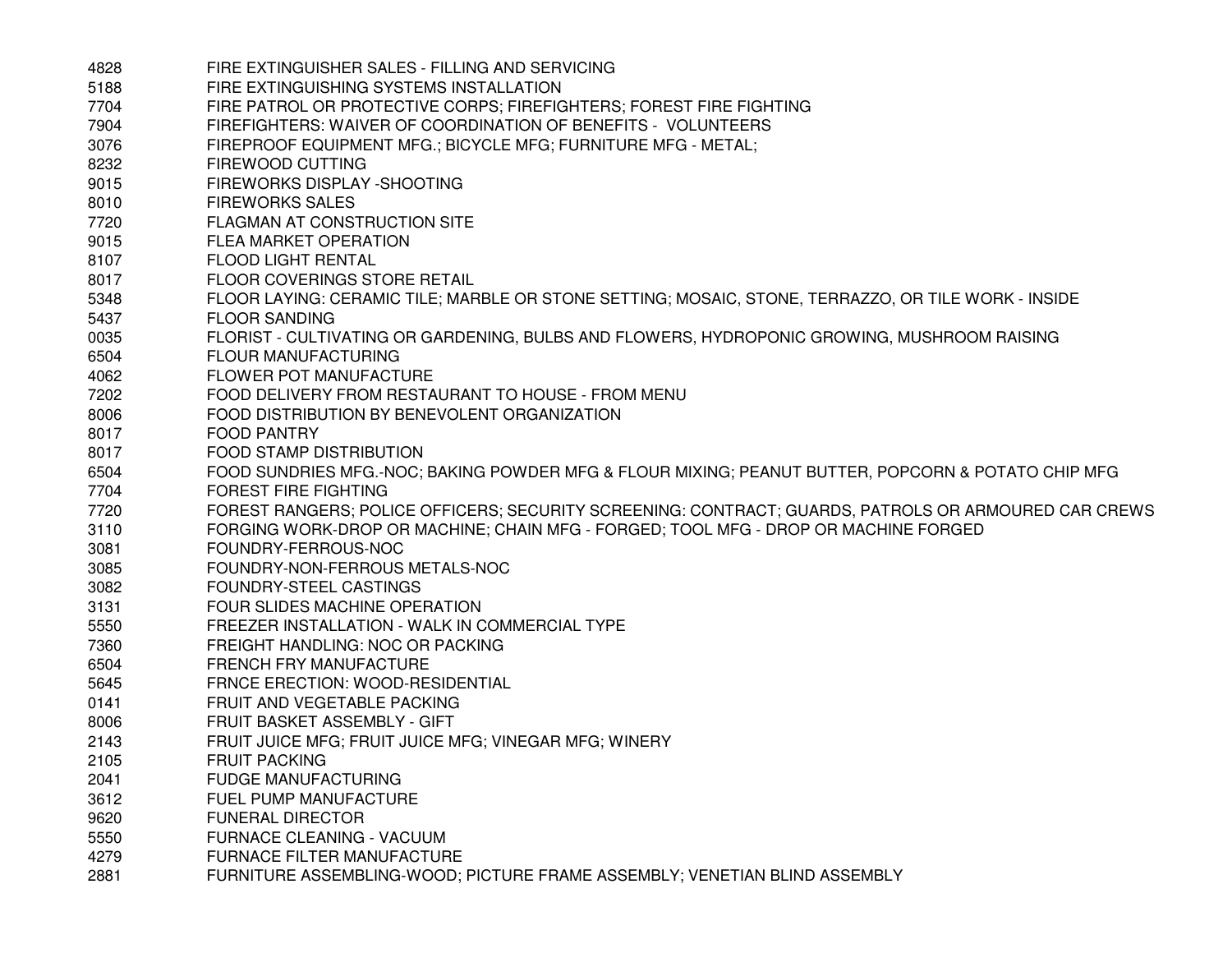| 3076 | <b>FURNITURE MFG METAL</b>                                                                            |
|------|-------------------------------------------------------------------------------------------------------|
| 7214 | FURNITURE MOVING AND STORAGE: DRIVERS; STORAGE WAREHOUSE: FURNITURE: DRIVERS                          |
| 8293 | FURNITURE MOVING AND STORAGE; STORAGE WAREHOUSE: FURNITURE; WAREHOUSING: FURNITURE                    |
| 5146 | FURNITURE OR FIXTURES INSTALLATION                                                                    |
| 8044 | FURNITURE RENTAL; PIANO OR ORGAN DEALER; STORE: FURNITURE                                             |
| 9522 | FURNITURE UPHOLSTERING; AUTOMOBILE, BUS, TRUCK, OR TRAILER BODY: UPHOLSTERING                         |
| 9015 | <b>GAME SHOOTING PRESERVE</b>                                                                         |
| 7720 | <b>GAME WARDEN</b>                                                                                    |
| 9403 | <b>GARBAGE COLLECTION</b>                                                                             |
| 7213 | <b>GARBAGE COLLECTION DRIVERS</b>                                                                     |
| 8010 | GARDEN AND LAWN SUPPLY STORE                                                                          |
| 2503 | <b>GARMENT ALTERATION</b>                                                                             |
| 7502 | GAS DISTRIBUTING: LPG OR NATURAL GAS: LOCAL DISTRIBUTION; GASWORKS                                    |
| 6319 | GAS MAIN OR CONNECTION CONSTRUCTION; OIL OR GAS PIPELINE CONSTRUCTION; WATER MAIN CONST & CONNNECTION |
| 4902 | <b>GAS MASK MANUFACTURE</b>                                                                           |
| 8350 | GASOLINE OR OIL DEALER; SOLVENT DEALER - BULK                                                         |
| 8381 | <b>GASOLINE STATION - RETAIL - SELF SERVICE</b>                                                       |
| 3635 | GEAR MFG. OR GRINDING; PISTON PIN OR RING MFG                                                         |
| 5022 | <b>GLASS BLOCK INSTALLATION</b>                                                                       |
| 4351 | <b>GLASS ETCHING</b>                                                                                  |
| 4130 | <b>GLASS MERCHANTS</b>                                                                                |
| 4130 | <b>GLASS TEMPERING</b>                                                                                |
| 8387 | <b>GLASS TINTING - CARS</b>                                                                           |
| 9521 | <b>GLASS TINTING ON BUILDINGS - INSIDE</b>                                                            |
| 5476 | <b>GLASS TINTING ON BUILDINGS - OUTSIDE</b>                                                           |
| 5462 | <b>GLAZIER - AWAY FROM SHOP</b>                                                                       |
| 4410 | <b>GOLF BALL MANUFACTURE</b>                                                                          |
| 8017 | <b>GOLF CART RENTAL</b>                                                                               |
| 4902 | <b>GOLF CLUB MANUFACTURE</b>                                                                          |
| 5538 | <b>GOLF DOME ERECTION</b>                                                                             |
| 9060 | <b>GOLF PRO</b>                                                                                       |
| 8304 | <b>GRAIN ELEVATOR</b>                                                                                 |
| 2014 | GRAIN MILLING; FEED MFG; WOOD FLOUR MFG                                                               |
| 1748 | <b>GRINDING WHEEL MANUFACTURE</b>                                                                     |
| 1438 | <b>GRINDING WHEEL RECYCLING</b>                                                                       |
| 5506 | <b>GROOVING OF HIGHWAYS</b>                                                                           |
| 3257 | GUITAR STRING MANUFACTURE                                                                             |
| 8010 | <b>GUN SALES</b>                                                                                      |
| 5538 | <b>GUTTER INSTALLATION</b>                                                                            |
| 3146 | HARDWARE MFG. NOC; CHAIN MFG - ROLL OR DRIVE TYPE; SKATE MFG                                          |
| 9015 | <b>HAUNTED HOUSE</b>                                                                                  |
| 8215 | HAY, GRAIN OR FEED DEALERS                                                                            |
| 3179 | <b>HEADLIGHT ASSEMBLY</b>                                                                             |
|      |                                                                                                       |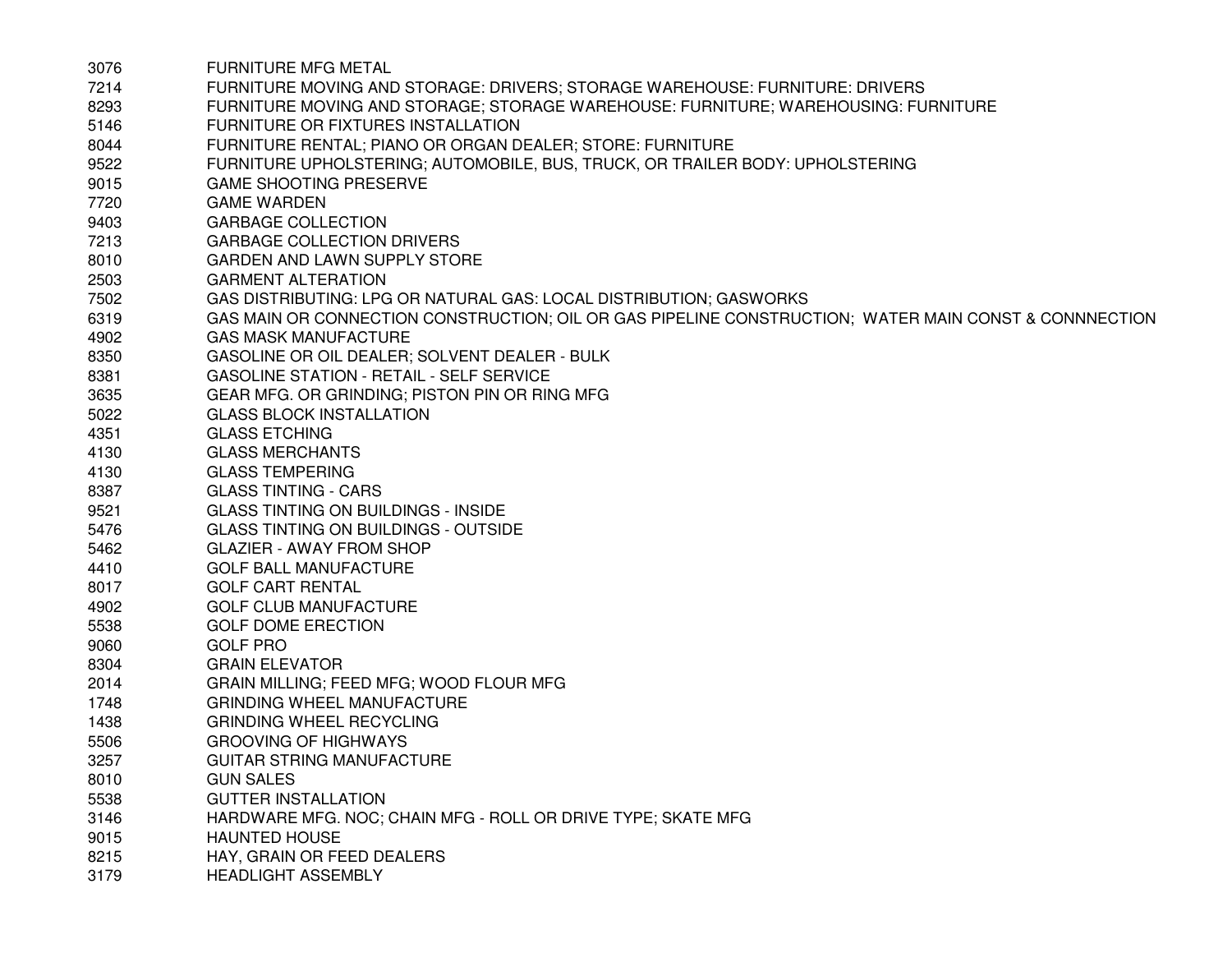| 3307 | HEAT TREATING OF METAL                                                                        |
|------|-----------------------------------------------------------------------------------------------|
| 3306 | HEAT TREATING-ELECTRICAL INDUCTION PROCESS                                                    |
| 5550 | HEATING AND COOLING CONTRACTOR                                                                |
| 8018 | HIDE DEALER - RECEIVE IN, SALT, DE-FLESH, SHIP OUT                                            |
| 9053 | HOME FOR THE AGED                                                                             |
| 8835 | HOME HEALTH CARE                                                                              |
| 9052 | <b>HOMELESS SHELTER</b>                                                                       |
| 8831 | <b>HOOF TRIMMING</b>                                                                          |
| 6235 | HORIZONAL DRILLING - OIL 6306-WATER, 6325-CABLE, 6204-NOC.                                    |
| 8279 | <b>HORSE FARM</b>                                                                             |
| 8829 | <b>HOSPICE FACILITY</b>                                                                       |
| 8833 | HOSPITAL, ASYLUM, SANITARIUM: PROFESSIONAL EMPLOYEES                                          |
| 7380 | HOT DOG VENDOR - BIKE                                                                         |
| 8017 | HOT DOG VENDOR - PUSH CART                                                                    |
| 7380 | <b>HOT DOG VENDOR - TRUCK</b>                                                                 |
| 9052 | <b>HOTEL OR MOTEL</b>                                                                         |
| 9521 | HOUSE FURNISHINGS INSTALLATION; CARPET, DRAPERIES OR CURTAIN INSTALLATION                     |
| 8835 | <b>HOUSE SITTING</b>                                                                          |
| 9519 | HOUSEHOLD APPLIANCES INSTALLATION, SERVICE, OR REPAIR; AUDIO OR TELEVISION SET INSTALLATION   |
| 4511 | HYDROSTATIC TESTING OF CYLINDERS                                                              |
| 8232 | <b>ICE DEALER</b>                                                                             |
| 3643 | INDUCTION HEATING COIL MANUFACTURE                                                            |
| 8601 | INSPECTION OF PIPELINE FOR CODING, LAYOUT, DEPTH OF LINE, ETC.                                |
| 8720 | INSPECTION OF RISKS FOR INSURANCE OR VALUATION PURPOSES NOC                                   |
| 8709 | INSPECTORS, SAMPLERS, TALLIERS, CHECKERS IN CONNECTION WITH STEVEDORING WORK: US ACT          |
| 3685 | <b>INSTRUMENT MFG. NOC</b>                                                                    |
| 5479 | <b>INSULATION WORK NOC</b>                                                                    |
| 8742 | <b>INTERPRETER</b>                                                                            |
| 7600 | <b>INVISIBLE FENCE</b>                                                                        |
| 5057 | IRON OR STEEL ERECTION: NOC; CRANE OR DERRICK INSTALLATION; WINDMILL ERECTION - METAL         |
| 3040 | IRON OR STEEL FABRICATING: SHOP - NON-STRUCTURAL                                              |
| 7215 | <b>IRON OR STEEL MERCHANT: DRIVERS</b>                                                        |
| 8106 | IRON OR STEEL MERCHANT; METAL SERVICE CENTER                                                  |
| 3018 | IRON OR STEEL MFG - ROLLING MILL                                                              |
| 8265 | <b>IRON OR STEEL SCRAP DEALER</b>                                                             |
| 7216 | <b>IRON OR STEEL SCRAP DEALER: DRIVERS</b>                                                    |
| 5040 | IRON OR STEEL: ERECTION: EXTERIOR, FRAME STRUCTURES, METAL BRIDGES, WATER TOWERS, SMOKESTACKS |
| 5059 | IRON OR STEEL: ERECTION: FRAME STRUCTURES OR DWELLINGS NOT OVER TWO STORIES IN HEIGHT         |
| 3030 | IRON OR STEEL: FABRICATING: SHOP- STRUCTURAL                                                  |
| 3004 | IRON OR STEEL: MANUFACTURING                                                                  |
| 9015 | JANITORIAL OPERATIONS AND CUSTODIAL CARE                                                      |
| 3383 | JEWELRY MFG.; CLOCK MFG; CLOCK & WATCH MFG; MUSICAL INSTRUMENT MFG - METAL                    |
| 9063 | <b>JUDO CLUB</b>                                                                              |
|      |                                                                                               |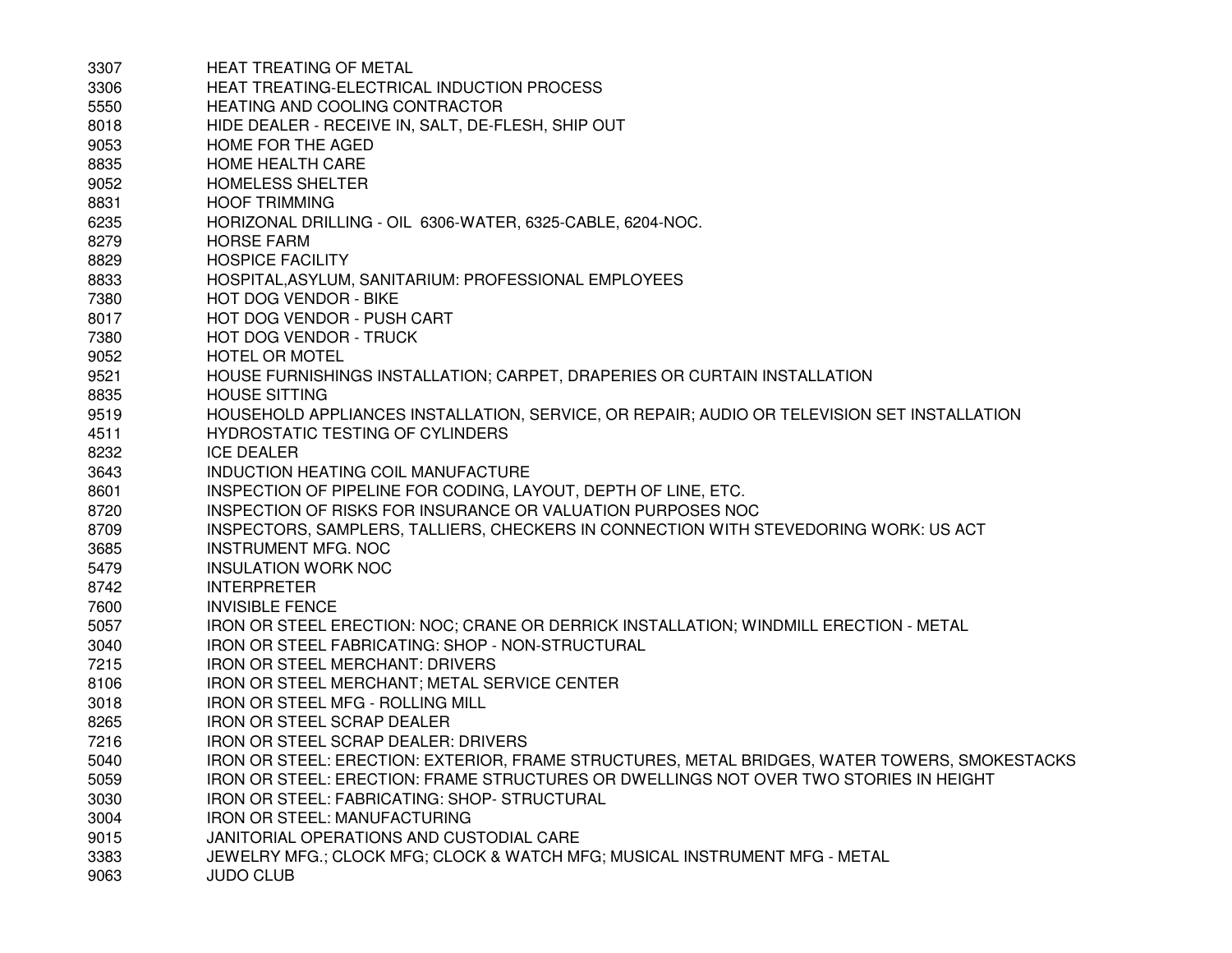| 7218 | JUNK DEALER: DRIVERS; RAG OR PAPER STOCK DEALER - USED: DRIVERS                               |
|------|-----------------------------------------------------------------------------------------------|
| 8264 | JUNK DEALER; METAL SCRAP DEALER; PAPER STOCK OR RAG DEALER - USED; RUBBER STOCK DEALER - USED |
| 9063 | <b>KARATE CLUB</b>                                                                            |
| 3116 | KELLERING MACHINE OPERATOR                                                                    |
| 8831 | KENNELS - BOARDING OR BREEDING - DOG OR CAT; PET GROOMING ; VETERINARY HOSPITAL               |
| 3085 | <b>KIRKSITE CASTING</b>                                                                       |
| 4557 | KITTY LITTER MANUFACTURE (FROM CORN SHOCKS AND PARAFIN WAX)                                   |
| 8755 | <b>LABOR UNION</b>                                                                            |
| 4511 | LABORATORY OPERATIONS                                                                         |
| 3076 | LADDER MANUFACTURE - ALUMINUM                                                                 |
| 2802 | LADDER MANUFACTURE - WOOD                                                                     |
| 8601 | <b>LANDSCAPE ARCHITECH</b>                                                                    |
| 0042 | LANDSCAPE GARDENING                                                                           |
| 2585 | LAUNDRY-NOC ; DIAPER SERVICE                                                                  |
| 0005 | LAWN FERTILIZING - WET OR DRY - RESIDENTIAL                                                   |
| 9102 | <b>LAWN MAINTENANCE</b>                                                                       |
| 5183 | LAWN SPRINKLER INSTALLATION                                                                   |
| 3027 | LEAD WORKS; PIPE OR TUBE MFG - LEAD                                                           |
| 8831 | <b>LEADER DOG TRAINING</b>                                                                    |
| 8742 | <b>LEASING AGENTS</b>                                                                         |
| 2688 | LEATHER GOODS MFG. NOC; HANDBAG OR POCKETBOOK MFG                                             |
| 2623 | LEATHER MFG OR TANNING                                                                        |
| 3724 | LEVELING MACHINERY IN PLANT OPTICAL METHOD                                                    |
| 9061 | LIFEGUARD - CLUB OUTDOOR                                                                      |
| 9015 | LIFEGUARD - PUBLIC POOL                                                                       |
| 3507 | LIFT TRUCK MANUFACTURE                                                                        |
| 5190 | LIGHTNING ROD INSTALLATION ON BUILDINGS                                                       |
| 8215 | LIME DEALER (FERTILIZER)                                                                      |
| 0128 | LIME DEALER (FERTILIZER) - APPLY TO FIELD                                                     |
| 7212 | LIMOUSINE CO SCHUDULED DRIVERS                                                                |
| 7220 | LIMOUSINE COMPANY: NON-SCHEDULED: DRIVERS; TAXICAB COMPANY: DRIVERS                           |
| 8601 | LOCATE UNDERGROUND ITEMS (PIPE, UTILITY LINE, ETC.) USING SONAR                               |
| 8010 | <b>LOCKSMITH</b>                                                                              |
| 2802 | LOG CUTTING IN SHOP ONLY FOR LOG HOMES                                                        |
| 5645 | LOG CUTTING ON SITE FOR LOG HOME                                                              |
| 2709 | Logging or Lumbering - Mechanized Harvesting                                                  |
| 2702 | LOGGING OR LUMBERING; TIMBER CUTTING AND REMOVAL; BARK PEELING - IN CONNECTION W/LOGGING      |
| 9350 | MACHINE MOVING (UNHOOK ONLY 3724)                                                             |
| 3632 | MACHINE SHOP NOC; ABRASIVE BLASTING - NOT BLDGS; METAL FINISHING - BUFFING OR POLISHING       |
| 8107 | <b>MACHINERY DEALER</b>                                                                       |
| 3628 | MACHINERY MFG.-NOC; AIRCRAFT MFG; ARMS MFG-SMALL; EXPLOSIVES OR AMMUNITION MFG                |
| 3724 | MACHINERY REPAIR OR CLEANING AT CUSTOMERS LOCATION                                            |
| 8835 | <b>MAID SERVICE</b>                                                                           |
|      |                                                                                               |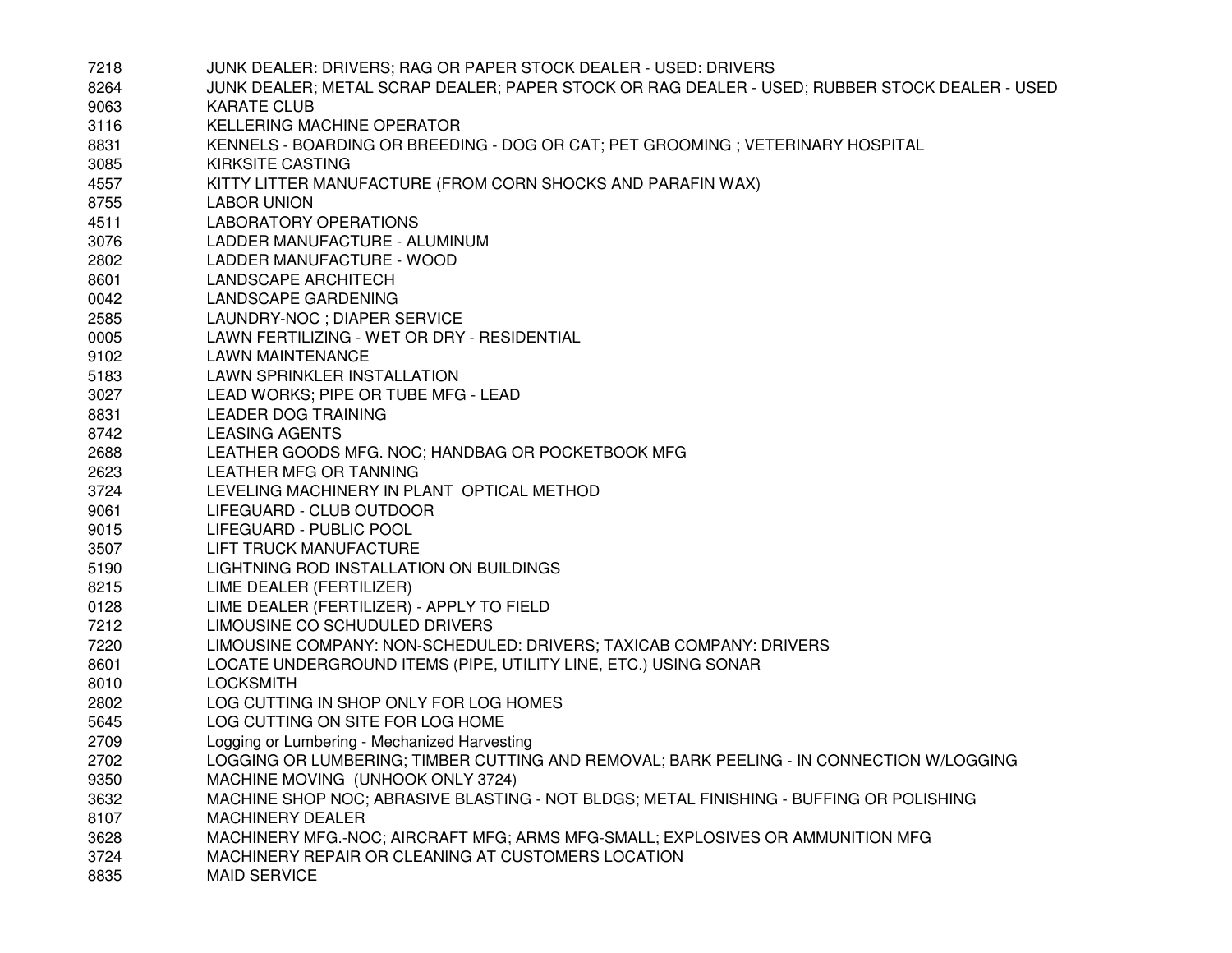| 4036 | MANNEQUIN REPAIR-REFINISH                                                                                 |
|------|-----------------------------------------------------------------------------------------------------------|
| 6836 | <b>MARINA: STATE ACT</b>                                                                                  |
| 6826 | <b>MARINA: US ACT</b>                                                                                     |
| 3827 | MARINE ENGIN MANUFACTURE                                                                                  |
| 6872 | MARINE RAILWAY OPERATION:US ACT; SHIP CLEANING: ALL OPERATIONS: US ACT; SHIP REPAIR OR CONVERSION: US ACT |
| 9156 | <b>MASCOT</b>                                                                                             |
| 5022 | <b>MASONRY</b>                                                                                            |
| 9063 | <b>MASSAGE PARLOR</b>                                                                                     |
| 5022 | MAUSOLEUM ERECTION - STONE - NO ASSEMBLY                                                                  |
| 2003 | MEAT PIE ASSEMBLY AND COOK                                                                                |
| 6504 | MEAT PIE ASSEMBY - NO COOKING                                                                             |
| 2095 | MEAT PRODUCTS MFG. NOC; SAUSAGE OR SAUSAGE CASING MFG; FISH CURING                                        |
| 5191 | MEDICAL OR DENTAL EQUIPMENT REPAIR                                                                        |
| 8039 | <b>MEIJER STORE</b>                                                                                       |
| 3632 | METAL FINISHING BUFFING OR POLISHING                                                                      |
| 3400 | METAL GOODS MFG. NOC; AUTO PARTS MFG - STAMPED PARTS; GASKET OR WASHER MFG - BY PUNCH PRESS               |
| 5146 | METAL PARTITION INSTALLATION - OFFICE, BATHROOM, ETC.                                                     |
| 8264 | METAL SCRAP DEALER                                                                                        |
| 8106 | <b>METAL SERVICE CENTER</b>                                                                               |
| 3632 | <b>METAL SPINNING</b>                                                                                     |
| 5403 | METAL STUD INSTALLATION - COMMERCIAL                                                                      |
| 5645 | METAL STUD INSTALLATION - RESIDENTIAL                                                                     |
| 3306 | METAL TREATING USING COLD - CRYOGENIC METHOD                                                              |
| 7539 | <b>METER READER - ELECTRIC</b>                                                                            |
| 4361 | <b>MICRO FILMING</b>                                                                                      |
| 2065 | MILK PRODUCTS MFG. NOC; ICE CREAM MFG                                                                     |
| 5183 | MILKING MACHINE INSTALLATION                                                                              |
| 3724 | MILWRIGHT WORK NOC; OVERHEAD DOOR INSTALLATION; GASOLINE PUMP OR TANK INSTALLATION; ELECTRIC APPARATUS IN |
| 1164 | MINING-NOC-NOT COAL-UNDERGROUN                                                                            |
| 4131 | MIRROR MFG.; GLASS MFG: BLOWN, SHEET, WINDOW, PLATE ROLLED OR CUT                                         |
| 7380 | MOBILE ADVERTISING - FLATBED TRUCK WITH A SIGN MOUNTED ON IT                                              |
| 2797 | MOBILE HOME, CAMP TRAILERS AND CAMPER BODY MFG                                                            |
| 8387 | MOBILE TRUCK TIRE REPAIR                                                                                  |
| 8832 | MOBILE X-RAY, ULTRASOUND, MAGNETIC RESONANCE IMAGING, ETC.                                                |
| 8017 | MODELING CLOTHS FOR MANUFACTURE AT CUSTOMER LOCATION                                                      |
| 9015 | <b>MOLD CLEAN UP</b>                                                                                      |
| 9052 | MOTEL OR HOTEL                                                                                            |
| 7610 | MOTION PICTURE: PRODUCTION; RADIO OR TELEVISION BROADCASTING STATION                                      |
| 2731 | MULCH MANUFACTURING - FROM LOGS CHIPPING                                                                  |
| 9410 | MUNICIPAL, TOWNSHIP, COUNTY, OR STATE EMPLOYEES NOC                                                       |
| 8745 | NEWS AGENT OR DISTRIBUTOR OF MAGAZINES OR OTHER PERIODICALS - NOT RETAIL STORES                           |
| 4304 | NEWSPAPER PUBLISHING                                                                                      |
| 8829 | NURSING OR CONVALESCENT HOME - INCLUDING LAUNDRY OPERATIONS                                               |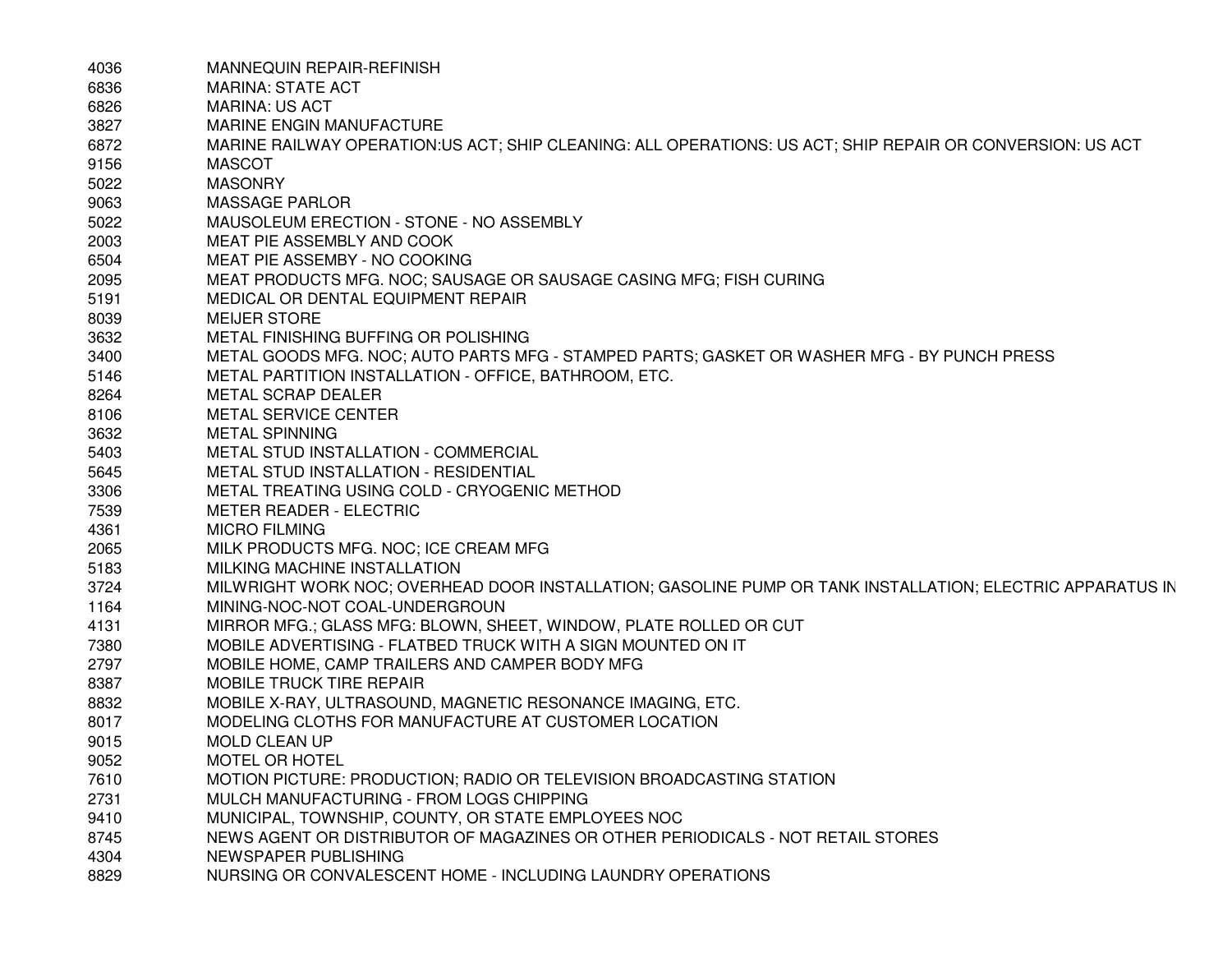| 3132 | NUT OR BOLT MFG.; SPIKE MFG.                                                                               |
|------|------------------------------------------------------------------------------------------------------------|
| 6504 | <b>NUT ROASTING</b>                                                                                        |
| 3574 | OFFICE MACHINE MANUFACTURE                                                                                 |
| 5191 | OFFICE MACHINE OR APPLIANCE INSTALLATION, INSPECTION, ADJUSTMENT, OR REPAIR; BURGLAR OR FIRE ALARM INSTALL |
| 1320 | OIL OR GAS LEASE OPERATOR-& DR                                                                             |
| 6216 | OIL OR GAS LEASE WORK NOC-BY CONTRACTOR                                                                    |
| 7515 | OIL OR GAS PIPE LINE OPERATION                                                                             |
| 6235 | OIL OR GAS WELL: DRILLING OR REDRILLING, INSTALLATION OF CASING, SHOOTING                                  |
| 1322 | OIL OR GAS WELL-CLEANING OR SWABBING OF OLD WELLS-BY CONTRACTOR-NO DRILLING                                |
| 4712 | OIL RECLAIMING                                                                                             |
| 4712 | OIL REFINING - USED MOTOR OIL RECLAIMING                                                                   |
| 4150 | OPTICAL GOODS MFG-NOC; LENS MFG GROUND                                                                     |
| 8013 | <b>OPTICAL STORE</b>                                                                                       |
| 0130 | ORCHARD-ALL EMPLOYEES OTHER TH                                                                             |
| 8742 | <b>OUTSIDE SALESPERSON</b>                                                                                 |
| 3724 | <b>OVERHEAD CRAIN REPAIR</b>                                                                               |
| 3724 | OVERHEAD DOOR INSTALLATION                                                                                 |
| 8017 | <b>OXYGEN BAR</b>                                                                                          |
| 8059 | PACKAGING - CONTRACT - RETAIL SIZE PACKAGES                                                                |
| 8018 | PACKAGING MACHINERY, FURNITURE OR HEAVY ITEMS - CONTRACT                                                   |
| 5476 | PAINTING GUIDE LINES IN PARKING LOT, STREET, ETC. (MUNICIPAL EMPLOYEES USE 5509)                           |
| 5476 | PAINTING OR PAPER HANGING NOC; WALL PAPER HANGING                                                          |
| 9501 | PAINTING: AUTOMOBILE, BUS, TRUCK, TRAILER, OR CARRIAGE BODIES, SHOP ONLY; PAINTING: SHOP ONLY              |
| 5038 | PAINTING: METAL STRUCTURES OR BRIDGES                                                                      |
| 6874 | PAINTING: SHIP HULLS: US ACT; SHIP SCALING: US ACT                                                         |
| 2759 | PALLET MFG WOOD                                                                                            |
| 2802 | PALLET REPAIR ONLY                                                                                         |
| 4250 | PAPER COATING, CORRUGATING, CREPING, LAMINATING                                                            |
| 4253 | <b>PAPER FINISHING</b>                                                                                     |
| 4279 | PAPER GOODS MFG. NOC; PAPER SHEETING, SLITTING OR WINDING; SANDPAPER MFG                                   |
| 4239 | PAPER MFG.; FIBER GOODS MFG; CARDBOARD MFG                                                                 |
| 8810 | PARA MUTUAL EMPLOYEES AT RACE TRACK                                                                        |
| 9402 | PARKING LOT SWEEPING                                                                                       |
| 2790 | PATTERN-MAKING-NOC; ARTIFICAL LIMB MFG; MUSICAL INSTRUMENT MFG - WOOD; RATTAN OR TWISTED FIBER PRODUCTS    |
| 8831 | PET GROOMING                                                                                               |
| 9015 | PET POOP PICKUP                                                                                            |
| 8831 | PET SITTING                                                                                                |
| 8017 | PET STORE RETAIL                                                                                           |
| 8742 | PETITION SIGNATURE COLLECTOR                                                                               |
| 4693 | PHARMACEUTICAL OR SURGICAL GOODS MFG                                                                       |
| 8017 | PHARMACIST AT RETAIL STORE                                                                                 |
| 4361 | <b>PHOTOGRAPHER</b>                                                                                        |
| 4923 | PHOTOGRAPHIC SUPPLIES MFG                                                                                  |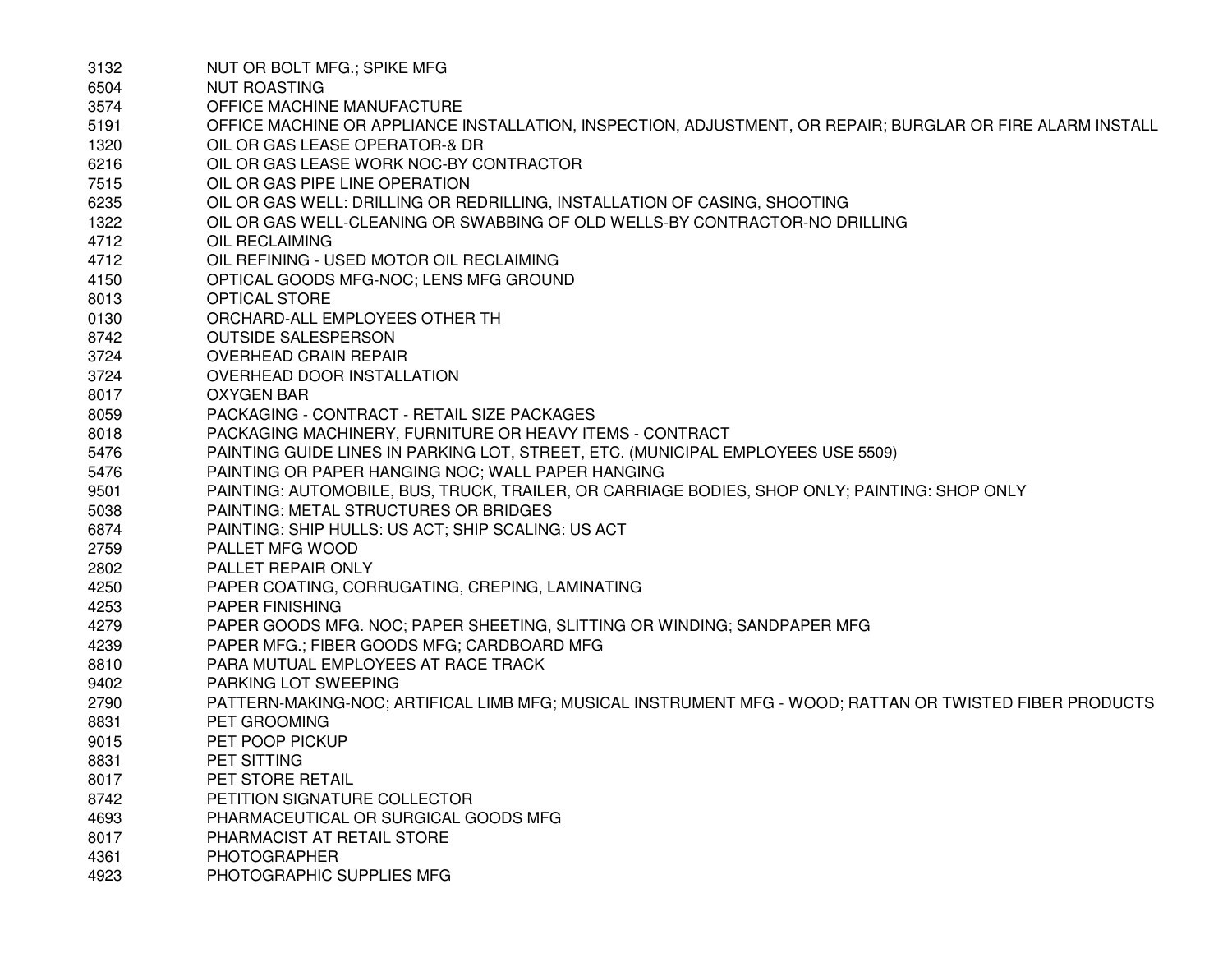| 8832 | <b>PHYSICIAN</b>                                                                                        |
|------|---------------------------------------------------------------------------------------------------------|
| 2110 | PICKLE MANUFACTURING; SAUERKRAUT MFG                                                                    |
| 3372 | <b>PICKLING STEEL</b>                                                                                   |
| 5040 | PILE DRIVING                                                                                            |
| 3111 | PIPE BENDING OR CUTTING                                                                                 |
| 3027 | PIPE OR TUBE MFG - LEAD                                                                                 |
| 3028 | PIPE OR TUBE MFG.-IRON OR STEEL                                                                         |
| 3022 | PIPE OR TUBE MFG.-NOC-                                                                                  |
| 8601 | PIPELINE INSPECTION FOR DEPTH, COLOR CODING, ETC.                                                       |
| 2731 | PLANNING OR MOLDING MILL; SAW MILL; FURNITURE STOCK MFG; FLOORING MFG - WOOD                            |
| 4036 | PLASTER BOARD OR PLASTER BLOCK MFG; POWEDERED MARBLE PRODUCTS MFG; PAPER MACHE GOODS MFG                |
| 5022 | <b>PLASTERING EXTERIOR</b>                                                                              |
| 5480 | PLASTERING NOC - INTERIOR                                                                               |
| 8010 | PLASTIC PELLET SUPPLIER                                                                                 |
| 4459 | PLASTICS MFG: EXTRUDED PRODUCTS; PYROXYLIN MFG                                                          |
| 4452 | PLASTICS-FABRICATED PRODUCTS MFG.                                                                       |
| 4484 | PLASTICS-MOLDED PRODUCTS MFG.                                                                           |
| 5102 | PLAYGROUND EQUIPMENT INSTALLATION - METAL                                                               |
| 5645 | PLAYGROUND EQUIPMENT INSTALLATION - WOOD                                                                |
| 8111 | PLUMBERS' SUPPLIES DEALER                                                                               |
| 3188 | PLUMBERS' SUPPLIES MFG. NOC                                                                             |
| 5183 | PLUMBING; PUMP INSTALLATION: DOMESTIC OR RESIDENTIAL; LAWN SPRINKLER INSTALLATION - UNDERGROUND         |
| 8235 | PLYWOOD DEALER; SASH, DOOR, OR ASSEMBLED MILLWORK DEALER                                                |
| 7720 | POLICE OFFICER                                                                                          |
| 4511 | POLYGRAPH TESTING                                                                                       |
| 1438 | POWDERED ALUMINUM MANUFACTURE                                                                           |
| 8387 | POWER WASH AUTOMOBILES                                                                                  |
| 9015 | POWER WASH HOMES AND DECKS                                                                              |
| 3724 | POWER WASH MACHINERY                                                                                    |
| 3629 | PRECISION MACHINED PARTS MFG.; AIRCRAFT ENGINE MFG                                                      |
| 3548 | PRINTING OR BOOKBINDING MACHINE MFG; ARMS MFG                                                           |
| 4299 | PRINTING; SILK SCREEN PRINTING, PLAYING CARDS MFG                                                       |
| 7720 | <b>PROCESS SERVERS</b>                                                                                  |
| 8810 | PROGRAMMING IN OFFICE                                                                                   |
| 5191 | PROGRAMMING MACHINERY                                                                                   |
| 7380 | PROPANE DEALER - DRIVER                                                                                 |
| 8232 | PROPANE DEALER - YARD                                                                                   |
| 9402 | PROTABLE TOILET RENTAL                                                                                  |
| 8835 | PUBLIC HEALTH NURSING ASSOCIATION; RESIDENTIAL MAID SERVICE; COUNSELING -SOCIAL WORK-OUTSIDE THE OFFICE |
| 4207 | PULP MFG.-CHEMICAL PROCESS OR GROUND WOOD PROCESS                                                       |
| 5183 | PUMP INSTALLATION - DOMESTIC OR RESIDENTIAL                                                             |
| 3612 | PUMP MFG.; ENGINE MFG - NOC                                                                             |
| 8015 | QUICK PRINT SHOP                                                                                        |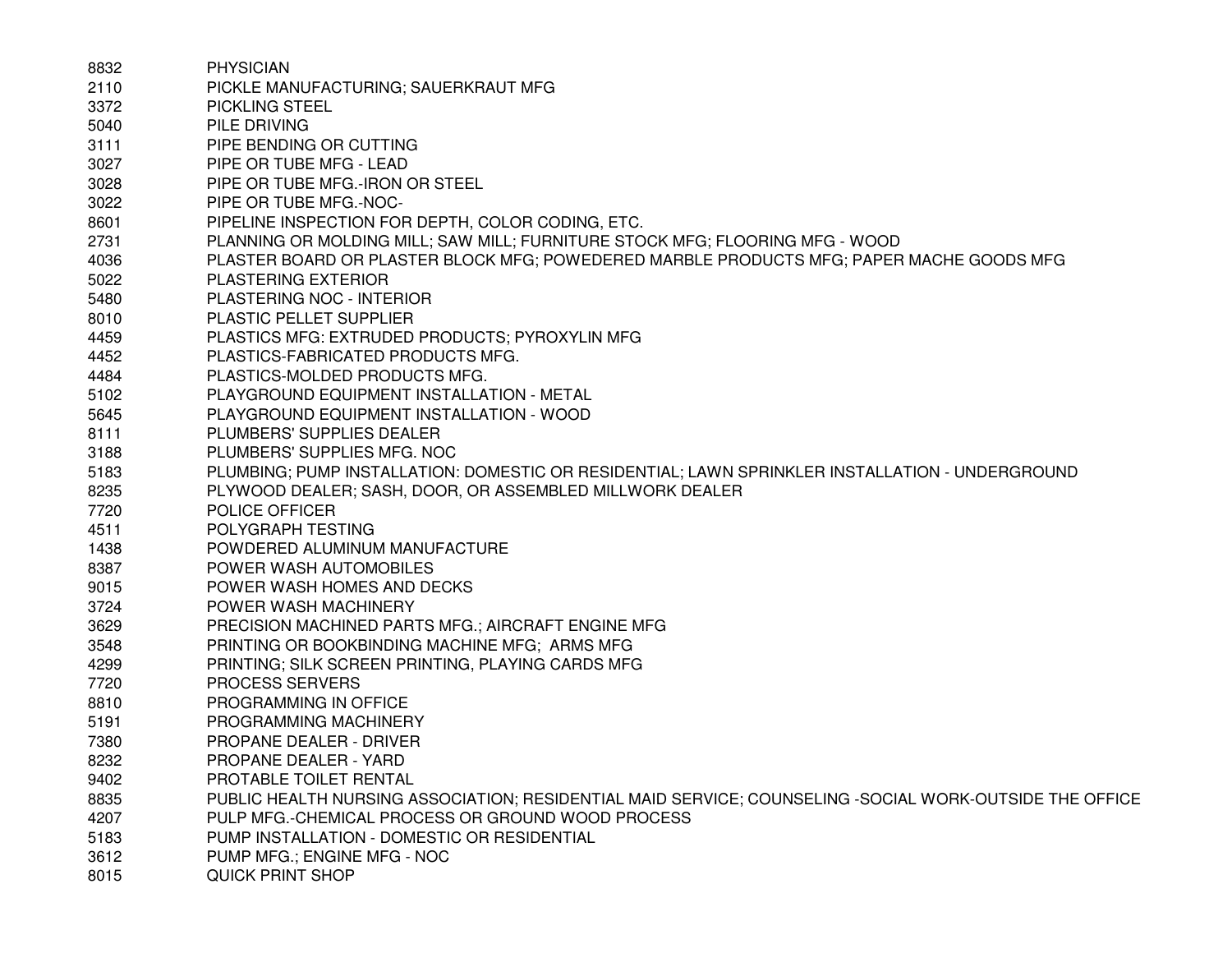| 9015 | RACE TRACK OPERATION: HORSE, DOG OR AUTO; RECREATIONAL FACILITIES: ARCHERY RANGES, BATTING CAGES. |
|------|---------------------------------------------------------------------------------------------------|
| 7610 | RADIO OR TELEVISION BROADCASTING STATION                                                          |
| 3681 | RADIO, TELEVISION OR TELEPHONE MFG; ELECTRIC CORD SET OR IGNITION HARNESS ASSEMBLY                |
| 5506 | RAILROAD CONSTRUCTION LAYING OR RELAYING OF TRACKS                                                |
| 6702 | RAILROAD CONSTRUCTION-PROGRAM I                                                                   |
| 6704 | RAILROAD CONSTRUCTION-PROGRAM II:STATE ACT                                                        |
| 6703 | RAILROAD CONSTRUCTION-PROGRAM II-US ACT                                                           |
| 7151 | RAILROAD OPERATION: PROGRAM I                                                                     |
| 7153 | RAILROAD OPERATION: PROGRAM II: STATE ACT                                                         |
| 7152 | RAILROAD OPERATION: PROGRAM II:US ACT                                                             |
| 8720 | REAL ESTATE APPRAISER                                                                             |
| 9015 | RECREATIONAL FACILITIES: GOLF DRIVING RANGES AND MINIATURE, SHOOTING GALLERIES, SKATING RINKS     |
| 4024 | REFRACTORY PRODUCTS MFG; BRICK OR CLAY PRODUCTS MFG; POTTERY MFG; EARTHENWARE OR TILE MFG         |
| 9521 | REGLAZING BATHTUBS                                                                                |
| 7720 | <b>REPO COMPANY</b>                                                                               |
| 8835 | RESIDENTIAL MAID SERVICE                                                                          |
| 9015 | RESTAURANT KITCHEN VENT CLEANING                                                                  |
| 9058 | <b>RESTAURANT NOC</b>                                                                             |
| 3146 | ROLL FORMING - NOT METAL EXTRUDING                                                                |
| 3018 | ROLLING MILL NOC-IRON OR STEEL MFG                                                                |
| 5551 | ROOFING - APPLICATION OR INSTALLATION - ALL KINDS EXCEPT FLAT                                     |
| 5552 | Roofing - Flat Roof Only                                                                          |
| 4410 | RUBBER GASKET MANUFACTURE BY EXTRUSION                                                            |
| 4410 | RUBBER GOODS MFG NOC; RUBBER RECLAIMING; RUBBER TIRE MFG                                          |
| 8264 | <b>RUBBER GRINDING</b>                                                                            |
| 8010 | RUBBER TIRE DEALER - COUNTER AND SHOWROOM                                                         |
| 9052 | <b>SAFE HOUSE</b>                                                                                 |
| 7920 | SAFETY PATROL: WAIVER OF COORDINATION OF BENEFITS - VOLUNTEERS                                    |
| 8742 | <b>SALESPERSONS</b>                                                                               |
| 4568 | SALT, BORAX OR POTASH PRODUCING OR REFINING                                                       |
| 8039 | <b>SAMS CLUB WAREHOUSE</b>                                                                        |
| 4000 | SAND OR GRAVEL DIGGING; HUMUS DIGGING & BAGGING; DREDGING ON INLAND WATERS                        |
| 5437 | SANDING OF WOOD FLOORS                                                                            |
| 3724 | SATELITE DISH INSTALLATION - LARGE                                                                |
| 9519 | SATELITE DISH INSTALLATION - SMALL 1-2 FEET IN DIAMETER                                           |
| 3113 | <b>SAW SHARPENING</b>                                                                             |
| 2731 | SAWMILL                                                                                           |
| 9529 | <b>SCAFFOLD ERECTION</b>                                                                          |
| 8868 | SCHOOL - HALL, PLAYGROUND AND LUNCHROOM MONITORS                                                  |
| 7380 | <b>SCHOOL BUS DRIVER</b>                                                                          |
| 7720 | <b>SCHOOL CROSSING GUARD</b>                                                                      |
| 8868 | SCHOOL PROFESSIONAL EMPLOYEES                                                                     |
| 3145 | SCREW MFG.; AUTOMATIC SCREW MACHINE PRODUCTS MFG                                                  |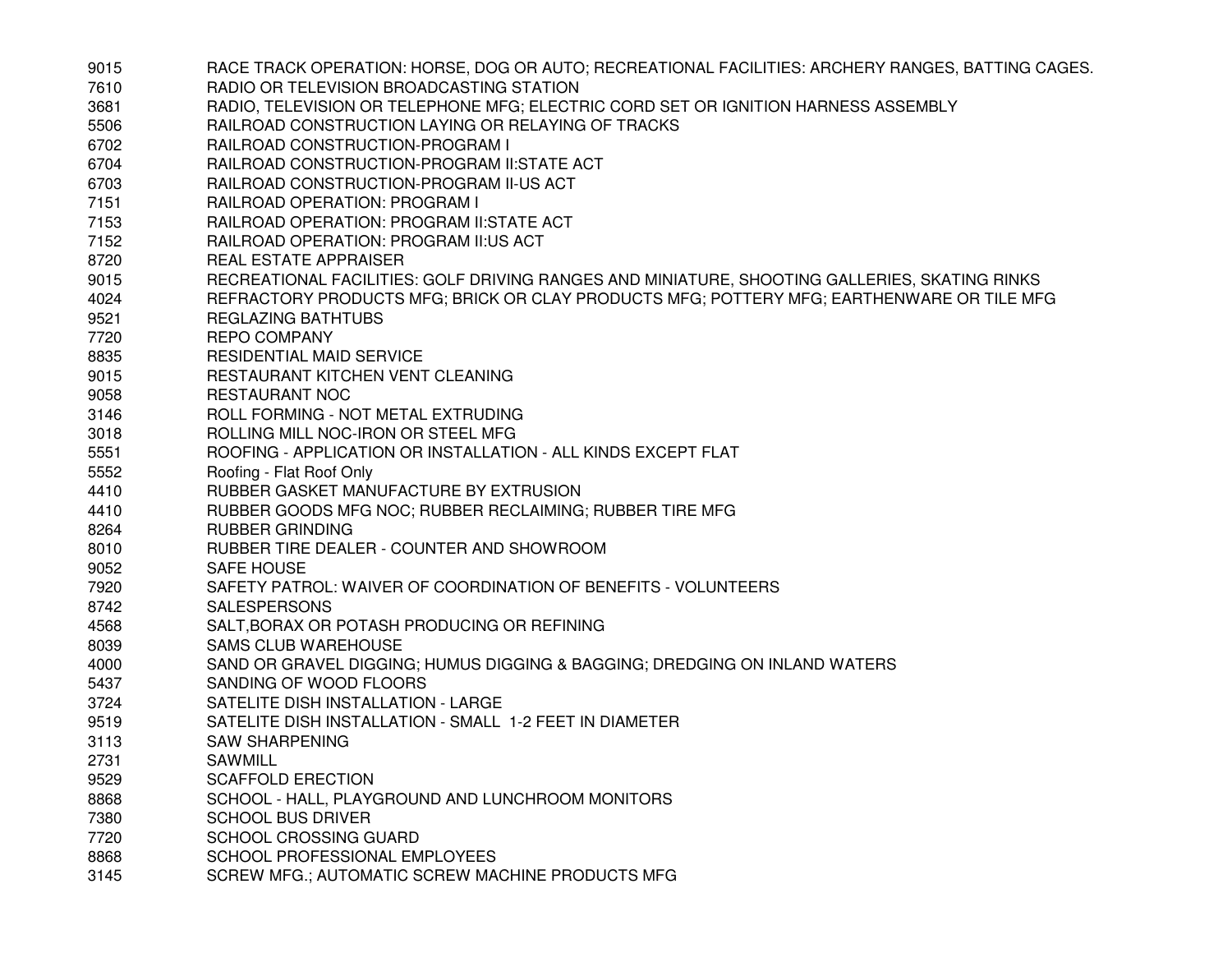| 7720 | SECURITY GUARD COMPANY                                                                                    |
|------|-----------------------------------------------------------------------------------------------------------|
| 8102 | <b>SEED MERCHANT</b>                                                                                      |
| 9063 | <b>SENIOR CENTER</b>                                                                                      |
| 6229 | SEPTIC TANK INSTALLATION                                                                                  |
| 7580 | SEWAGE DISPOSAL PLANT OPERATION                                                                           |
| 9402 | <b>SEWER CLEANING</b>                                                                                     |
| 5183 | SEWER CLEANING FROM INSIDE                                                                                |
| 6306 | SEWER CONSTRUCTION - ALL OPERATIONS                                                                       |
| 9402 | SEWER INSPECTION WITH PHOTOGRAPHIC EQUIPMENT                                                              |
| 2501 | <b>SEWING</b>                                                                                             |
| 5538 | SHEET METAL WORK ERECTION NOC; AWNING ERECTION; SILO ERECTION: METAL OR GLASS FUSED TO STEEL              |
| 3066 | SHEET METAL WORK-SHOP; ALUMINUM WARE MFG; DOOR, DOOR FRAME OR SASH MFG - WOOD- METAL COVERED              |
| 8837 | SHELTERED WORKSHOP                                                                                        |
| 6845 | SHIP BUILDING: NAVAL: US ACT                                                                              |
| 3257 | <b>SHOPPING CART REPAIR</b>                                                                               |
| 8010 | SHOPPING CART SALES                                                                                       |
| 6217 | SHORELINE SAND BAGGING                                                                                    |
| 5645 | SIDING INSTALLATION - RESIDENTIAL                                                                         |
| 9558 | SIGN ERECTION OR REPAIR: EMPLOYEES ENGAGED IN OUTSIDE OPERATIONS                                          |
| 9559 | SIGN ERECTION OR REPAIR: EMPLOYEES ENGAGED IN SHOP OPERATIONS                                             |
| 3064 | SIGN MFG.-METAL                                                                                           |
| 4299 | <b>SILK SCREENING</b>                                                                                     |
| 5213 | SILO CONSTRUCTION/ERECTION - CONCRETE                                                                     |
| 5022 | SILO CONSTRUCTION/ERECTION - MASONRY                                                                      |
| 5057 | SILO CONSTRUCTION/ERECTION - METAL                                                                        |
| 1438 | SMELTING, SINTERING OR REFINING-METALS, BLAST FURNAC OPERATIONS, GARBAGE WORKS                            |
| 9402 | <b>SNOW REMOVAL</b>                                                                                       |
| 9015 | SNOW REMOVAL - SNOW BLOWER OR SHOVEL                                                                      |
| 3076 | SNOWMOBILE MANUFACTURE/ASSEMBLY                                                                           |
| 4720 | SOAP OR SYNTHETIC DETERGENT MFG                                                                           |
| 5550 | SOLAR PANEL INSTALLATION                                                                                  |
| 8010 | SORTING PARTS FOR OTHERS                                                                                  |
| 2131 | SPIRITUOUS LIQUOR MFG. & BOTTLING; ALCOHOL MFG.                                                           |
| 4902 | SPORTING GOODS MFG NOC                                                                                    |
| 8017 | SPORTING GOODS SALES RETAIL                                                                               |
| 3303 | SPRING MFG.-NOT WIRE SPRINGS; AUTO BUMPER MFG                                                             |
| 3146 | STAMPED PARTS - HARDWARE                                                                                  |
| 3400 | STAMPED PARTS SUCH AS FENDERS                                                                             |
| 4251 | STATIONERY MFG.; ENVELOPE MFG;                                                                            |
| 8387 | STEAM CLEANING AUTOMOBILE                                                                                 |
| 3724 | STEAM CLEANING MACHINERY                                                                                  |
| 3726 | STEAM CLEANING TANK CAR                                                                                   |
| 8726 | STEAMSHIP LINE OR AGENCY: PORT EMPLOYEES: SUPERINTENDENTS, CAPTAINS, EGINEERS, STEWARDS OR THEIR ASSISTAN |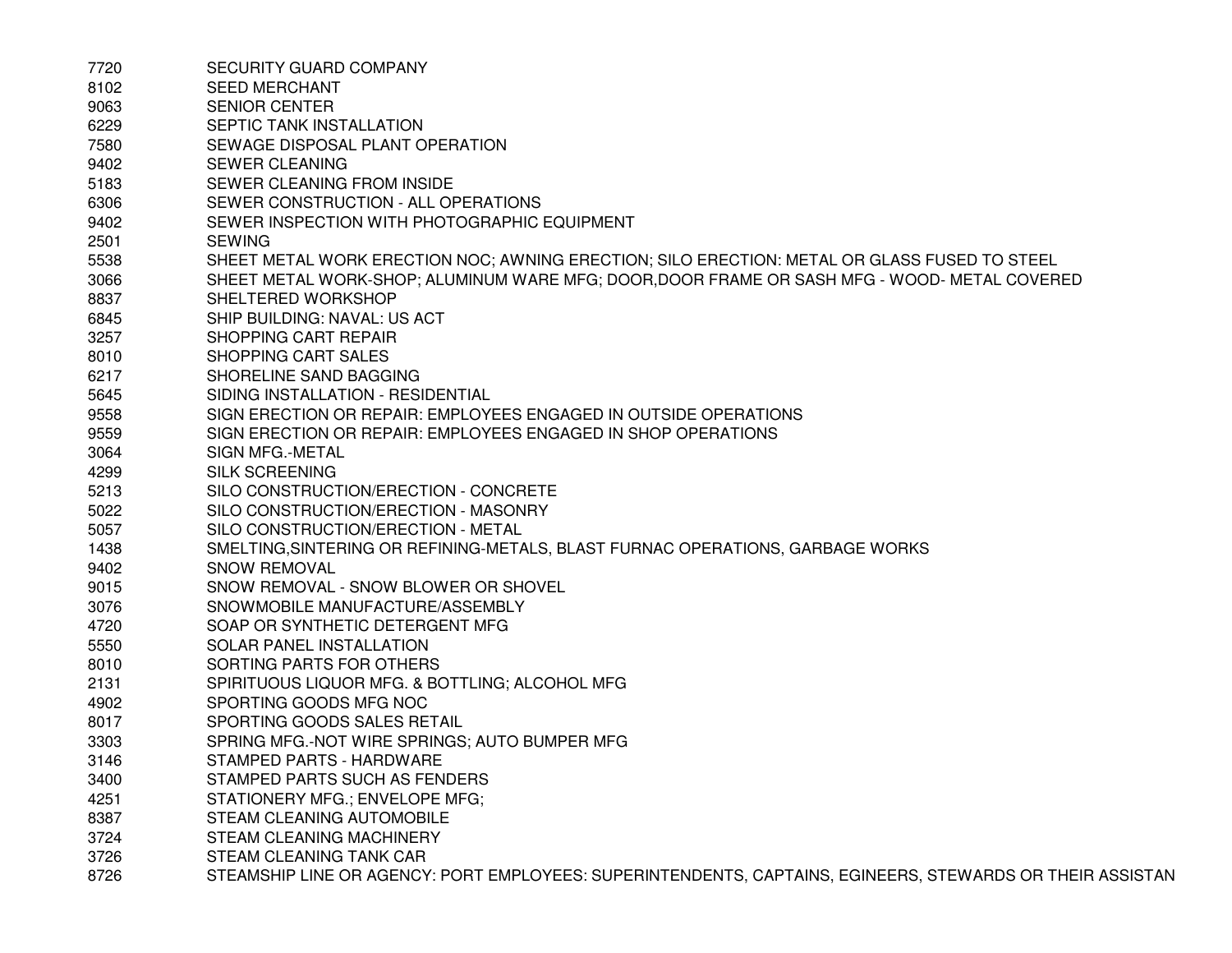| 4279 | STEEL RULE DIE CUTTING                                                                               |
|------|------------------------------------------------------------------------------------------------------|
| 3116 | STEEL RULE DIE MANUFACTURING                                                                         |
| 1624 | STONE CRUSHING; STONE CUTTING OR POLISHING, GRINDSTONE MFG; GRAPHITE MFG.                            |
| 8291 | STORAGE WAREHOUSE: COLD; WAREHOUSING: COLD STORAGE                                                   |
| 8031 | STORE - FISH MEAT OR POULTRY RETAIL                                                                  |
| 8021 | STORE: FISH, MEAT, OR POULTRY: WHOLESALE                                                             |
| 8050 | STORE: FIVE AND TEN CENT - DOLLAR STORE                                                              |
| 8001 | <b>STORE: FLORIST</b>                                                                                |
| 8044 | <b>STORE: FURNITURE</b>                                                                              |
| 8013 | <b>STORE: JEWELRY</b>                                                                                |
| 8008 | STORE: RETAIL CLOTHING                                                                               |
| 8017 | STORE: RETAIL NOC                                                                                    |
| 8046 | STORE: RETAIL: AUTOMOBILE ACCESSORY                                                                  |
| 8006 | STORE: RETAIL: COFFEE, TEA, OR SPICE, DAIRY PRODUCTS, DELICATESSEN, GROCERY                          |
| 8039 | STORE: RETAIL: DEPARTMENT                                                                            |
| 8045 | STORE: RETAIL: DRUG                                                                                  |
| 8033 | <b>STORE: SUPERMARKET</b>                                                                            |
| 8018 | STORE: WHOLESALE NOC                                                                                 |
| 8032 | STORE: WHOLESALE: CLOTHING, WEARING APPAREL, OR DRY GOODS                                            |
| 8047 | STORE: WHOLESALE: DRUG                                                                               |
| 8010 | STORE-HARDWARE-WHOLESALE OR RETAIL; MONUMENT DEALER; RUBBER TIRE DEALER - COUNTER & SHOWROOM         |
| 3169 | STOVE MFG.                                                                                           |
| 5506 | STREET OR ROAD CONSTRUCTION: PAVING OR REPAVING; RAILROAD CONSTRUCTION: LAYING OR RELAYING OF TRACKS |
| 5507 | STREET OR ROAD CONSTRUCTION: SUB-SURFACE WORK                                                        |
| 5509 | STREET OR ROAD MAINTENANCE BY COUNTY OR MUNICIPAL EMPLOYEES ONLY                                     |
| 2021 | SUGAR MFG OR REFINING; FRUIT SYRUP MFG OR MOLASSES REFINING                                          |
| 3685 | SURGICAL INSTRUMENT MANUFACTURE                                                                      |
| 5223 | SWIMMING POOL CONSTRUCTION - NOT IRON OR STEEL - ALL OPERATIONS                                      |
| 5538 | SWIMMING POOL INSTALLATION - ABOVE GROUND                                                            |
| 9015 | SWIMMING POOL MAINTENANCE                                                                            |
| 4036 | SYNTHETIC MARBLE PRODUCTS MANUFACTURE                                                                |
| 3620 | TANK BUILDING METAL - SHOP                                                                           |
| 3726 | <b>TANK ERECTION OR REPAIR</b>                                                                       |
| 9586 | <b>TANNING SALON</b>                                                                                 |
| 9586 | <b>TATTOO PARLOR</b>                                                                                 |
| 7220 | <b>TAXICAB CO DRIVERS</b>                                                                            |
| 7600 | TELEPHONE COMPANY                                                                                    |
| 8901 | TELEPHONE, TELEGRAPH, OR CABLE TELEVISION COMPANY: OFFICE OR EXCHANGE EMPLOYEES                      |
| 5538 | <b>TENT ERECTION</b>                                                                                 |
| 9154 | THEATER: DRIVE-IN OR NOC                                                                             |
| 5348 | TILE WORK INSIDE                                                                                     |
| 3095 | Tool Manufacturing - Dies, Jigs, Molds and Fixtures: Highly Automated                                |
| 3114 | TOOL MFG. NOC-DROP OR MACHINE FORGED-NOC: MACHINING OR FINISHING TOOLS                               |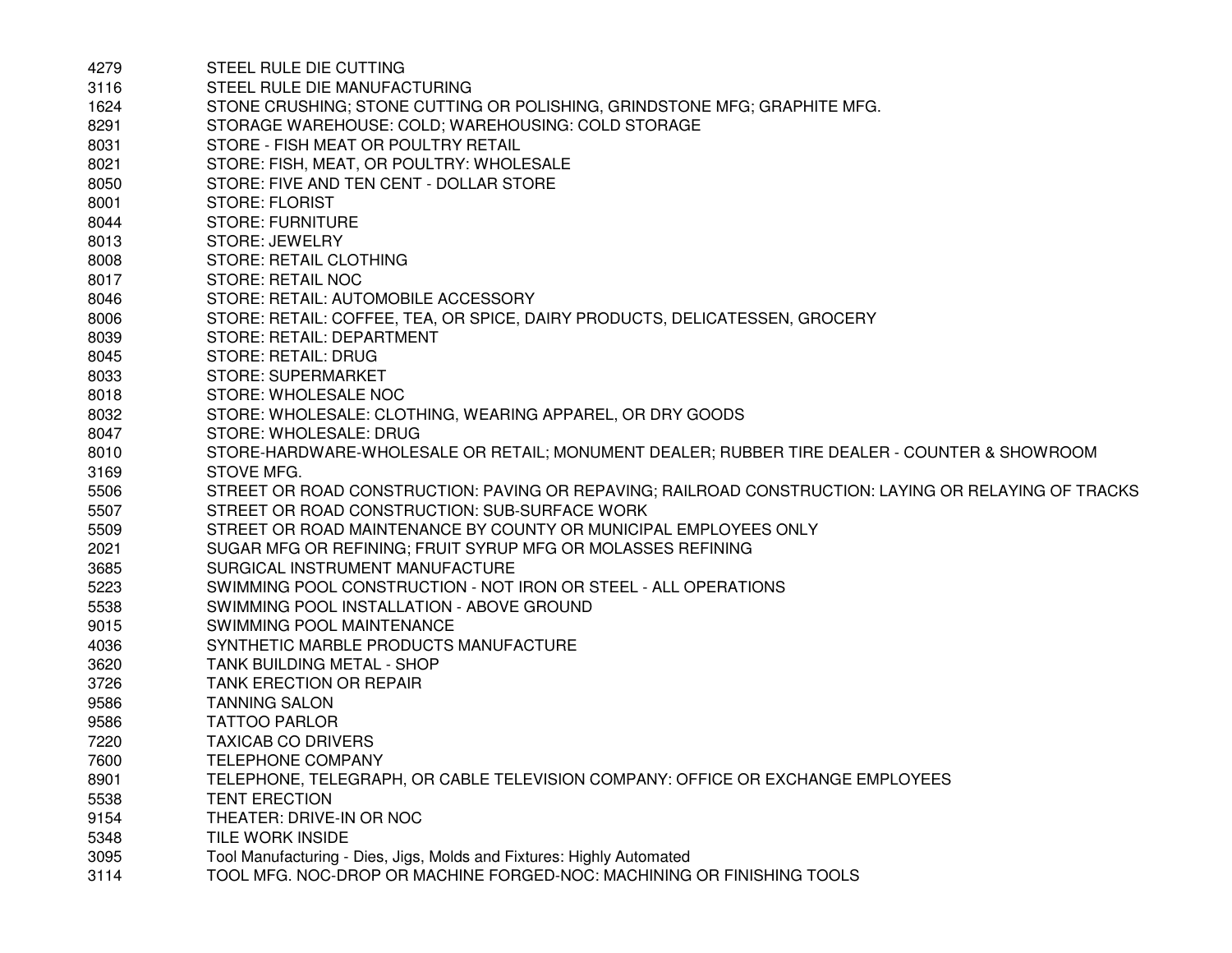| 3113 | TOOL MFG.- NOT DROP OR MACHINE; CUTTING TOOL MFG; TOOL & SAW SHARPENING               |
|------|---------------------------------------------------------------------------------------|
| 3096 | TOOL MFG.-DIES, JIGS OR FIXTURE - including tool details and incidental machinery mfg |
| 3116 | TOOL MFG; DIES, JIGS, OR FIXTURES                                                     |
| 2587 | TOWEL OR TOILET SUPPLY CO.                                                            |
| 9015 | TRAILER PARKS AND CAMP GROUNDS                                                        |
| 0106 | TREE PRUNING, SPRAYING-& DRIVE, CHRISTMAS TREE HARVESTING                             |
| 3383 | TROPHY ASSEMBLY (WOOD AND METAL PARTS)                                                |
| 7231 | TRUCKING: MAIL, PARCEL, OR PACKAGE DELIVERY                                           |
| 7219 | TRUCKING: NOC AUTO HAULAWAY, AUTO TOWING COMPANY, DOCK WORKERS - NOT DRIVERS          |
| 7208 | TRUCKING: NOC: DRIVERS; AUTO TOWING COMPANY: DRIVERS                                  |
| 7230 | TRUCKING: PARCEL OR PACKAGE DELIVERY                                                  |
| 7206 | TRUCKING: PARCEL OR PACKAGE DELIVERY: DRIVERS                                         |
| 7202 | TRUCKING; MAIL, PARCEL, OR PACKAGE DELIVERY DRIVERS - UNDER 100 POUNDS                |
| 8392 | <b>VALET PARKING</b>                                                                  |
| 3634 | VALVE MFG.; WATER METER MFG; WELDING TORCH MFG; SPRINKLER HEAD MFG                    |
| 8209 | <b>VEGETABLE PACKING</b>                                                              |
| 5192 | VENDING OR COIN OPERATED MACHINES INSTALLATION, SERVICE, OR REPAIR                    |
| 2915 | VENEER OR VENEER PRODUCTS MFG; PLYWOOD MFG.                                           |
| 7047 | VESSELS: FERRIES, FISHING VESSELS, TUG BOATS & SUPPLY BOATS NOC: PROGRAM II US ACT    |
| 7016 | VESSELS: FERRIES, FISHING VESSELS, TUG BOATS, SUPPLY BOATS - PROGRAM I                |
| 7024 | VESSELS: FERRIES, FISHING VESSELS, TUG BOATS, SUPPLY BOATS - PROGRAM II-STATE ACT     |
| 7046 | VESSELS: NOT SELF PROPELLED: PROGRAM I                                                |
| 7098 | VESSELS: NOT SELF PROPELLED: PROGRAM II: STATE ACT                                    |
| 7099 | VESSELS-NOT SELF PROPELLED: PROGRAM II: US ACT                                        |
| 8831 | <b>VETERINARY HOSPITAL</b>                                                            |
| 4299 | <b>VINYL SIGN MFG</b>                                                                 |
| 5445 | WALLBOARD INSTALLATION WITHIN BUILDINGS; DRYWALL INSTALLATION                         |
| 5476 | WALLPAPERING                                                                          |
| 8291 | <b>WAREHOUSING COLD STORAGE</b>                                                       |
| 8292 | <b>WAREHOUSING FOR OTHERS</b>                                                         |
| 2157 | <b>WATER BOTTLING</b>                                                                 |
| 6319 | WATER MAIN CONSTRUCTION                                                               |
| 5183 | WATER SOFTENER INSTALLATION DOMESTIC                                                  |
| 5476 | WATERPROOFING CAULKING GUN                                                            |
| 5183 | <b>WATERPROOFING INSIDE</b>                                                           |
| 5022 | WATERPROOFING TROWEL EXTERIOR OF BUILDING                                             |
| 5480 | WATERPROOFING TROWEL INTERIOR OF BUILDING                                             |
| 7520 | <b>WATERWORKS OPERATION</b>                                                           |
| 5437 | <b>WEATHERSTRIPPING INSIDE</b>                                                        |
| 5645 | <b>WEATHERSTRIPPING OUTSIDE</b>                                                       |
| 2380 | WEBBING MFG.; CARPET OR RUB MFG; SILK THREAD OR YARN MFG; EMBROIDERY MFG              |
| 0005 | WEED CONTROL IN RIVERS, LAKES, PONDS BY CUTTING OR SPRAYING                           |
| 3365 | WELDING OR CUTTING-NOC-                                                               |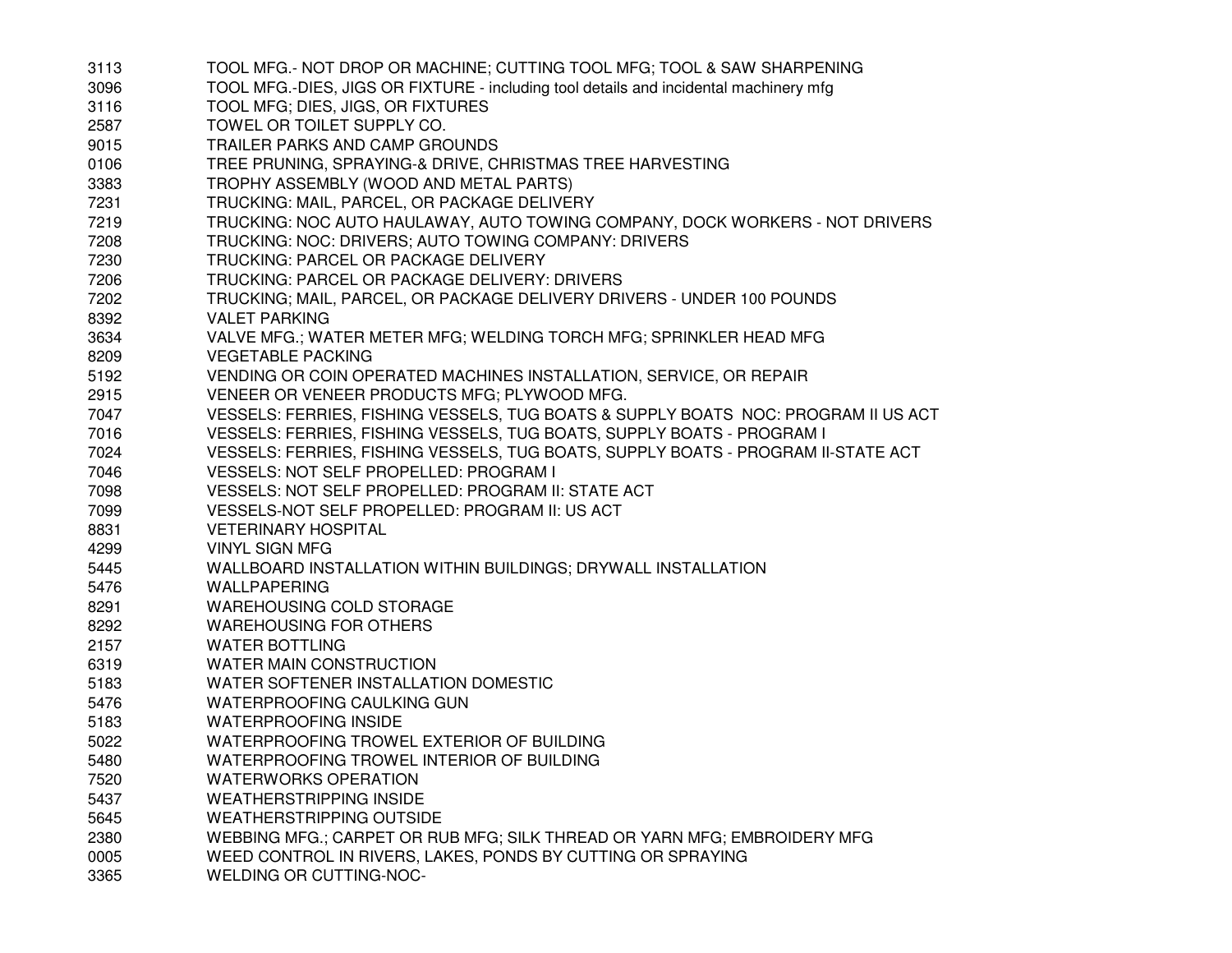- 7538WINDMILL POWER CONNECTION
- 9015WINDOW CLEANING
- 5645WINDOW INSTALLATION
- 3076WINDOW REPLACEMENT MFG
- 2157WINE BOTTLING
- 8018WINE DISTRIBUTOR DRIVERS ARE 7380
- 3241WIRE DRAWING-IRON OR STEEL
- 3257WIRE GOODS MFG. NOC; BED SPRING MFG; LAMP SHADE MFG WIRE; WELDING ROD MFG; FENCE MFG-WIRE
- 8232WOOD DEALER
- 5437WOOD FLOOR INSTALLATION
- 4207WOOD PELLET MANUFACTURING
- 2841WOODENWARE MFG. NOC; WOOD TURNED PRODUCTS MFG
- 9015YARD FUN HOUSE - AIR FILLED - INSTALL AND OPERATE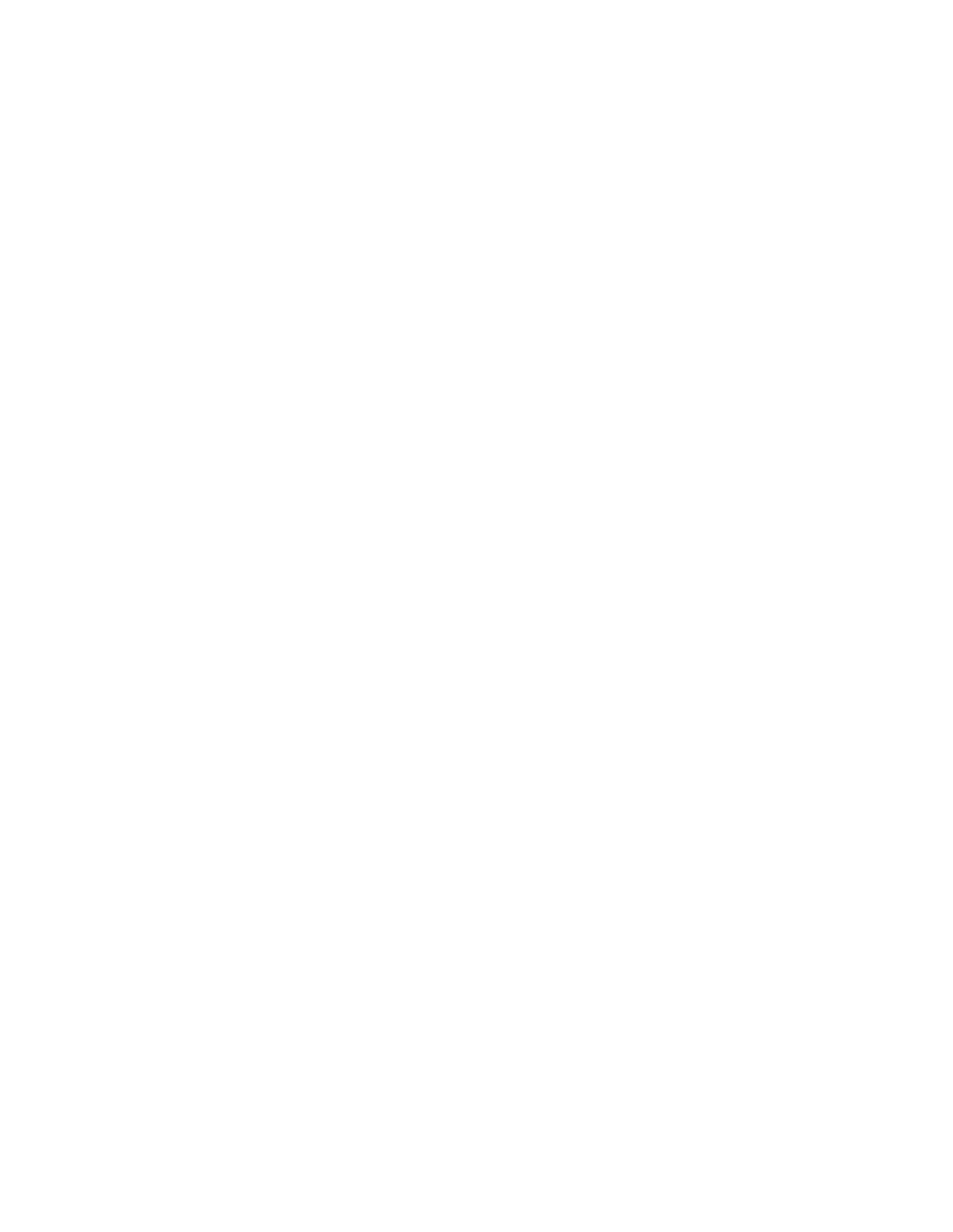SE R)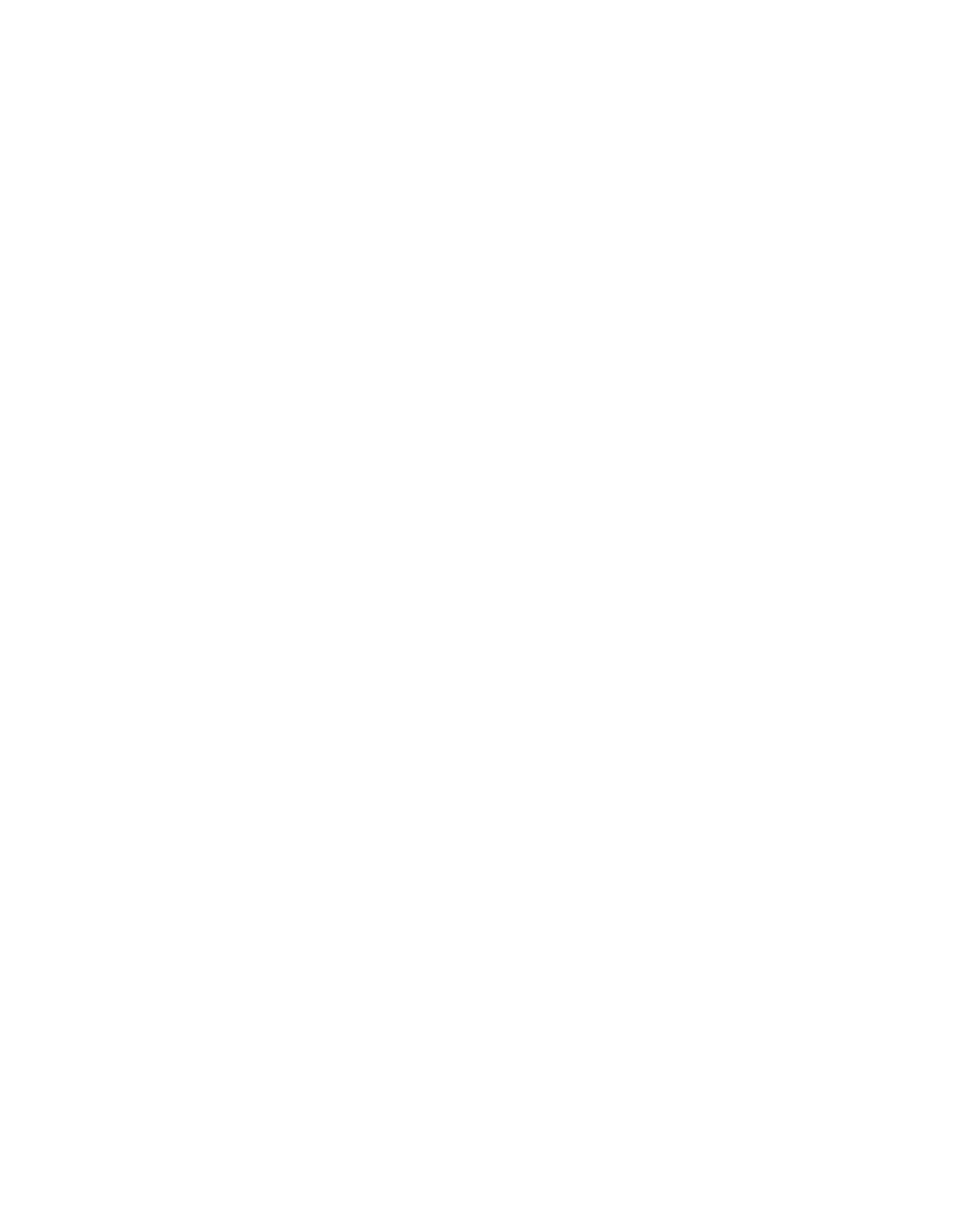CLEANING; CESSPOOL CLEANING; SEWER CLEANING; SNOW REMOVAL; STREET CLEANING;SEWER INSPECTION W/CAMERA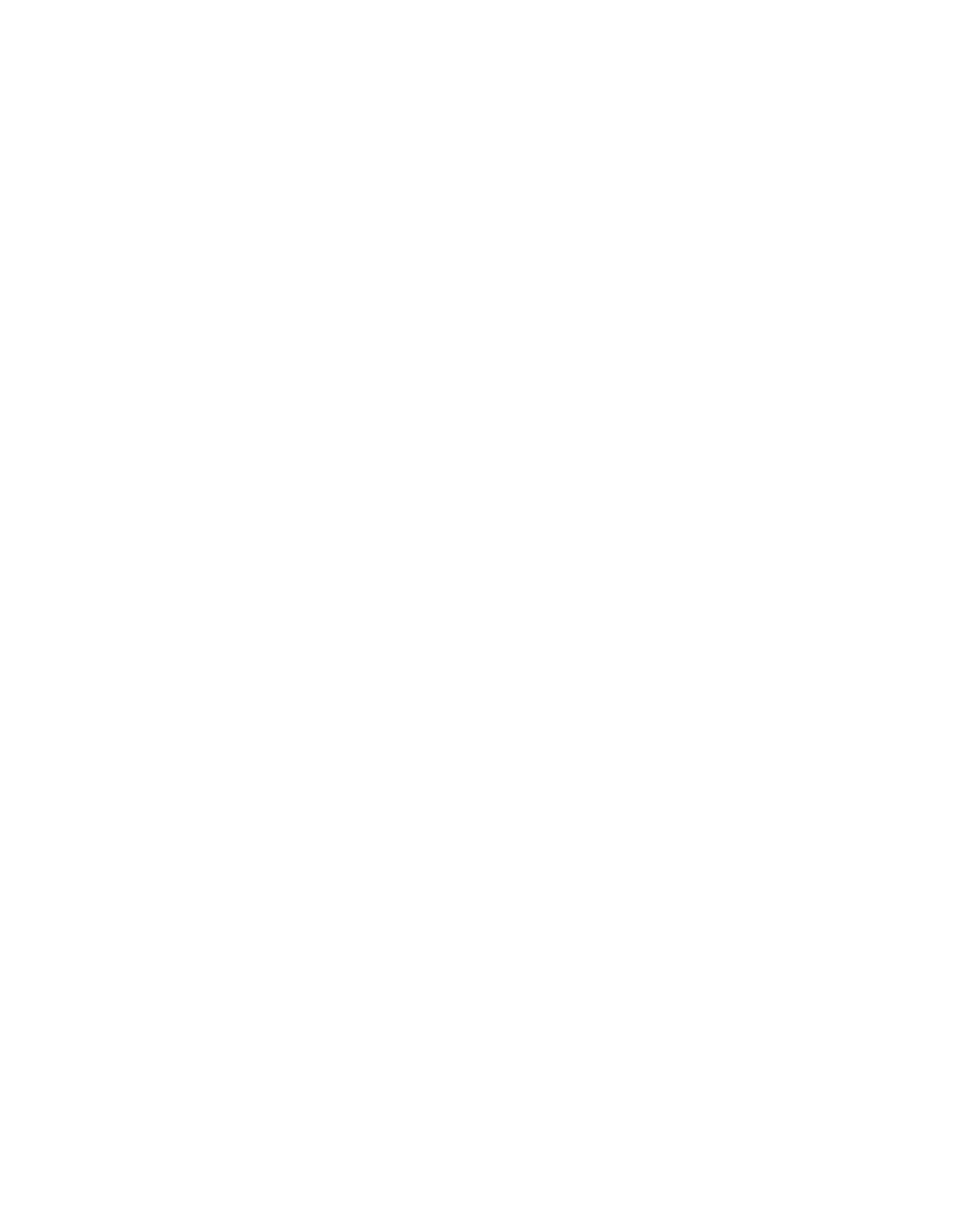$\Box$  Fireproof tile setting;  $\Box$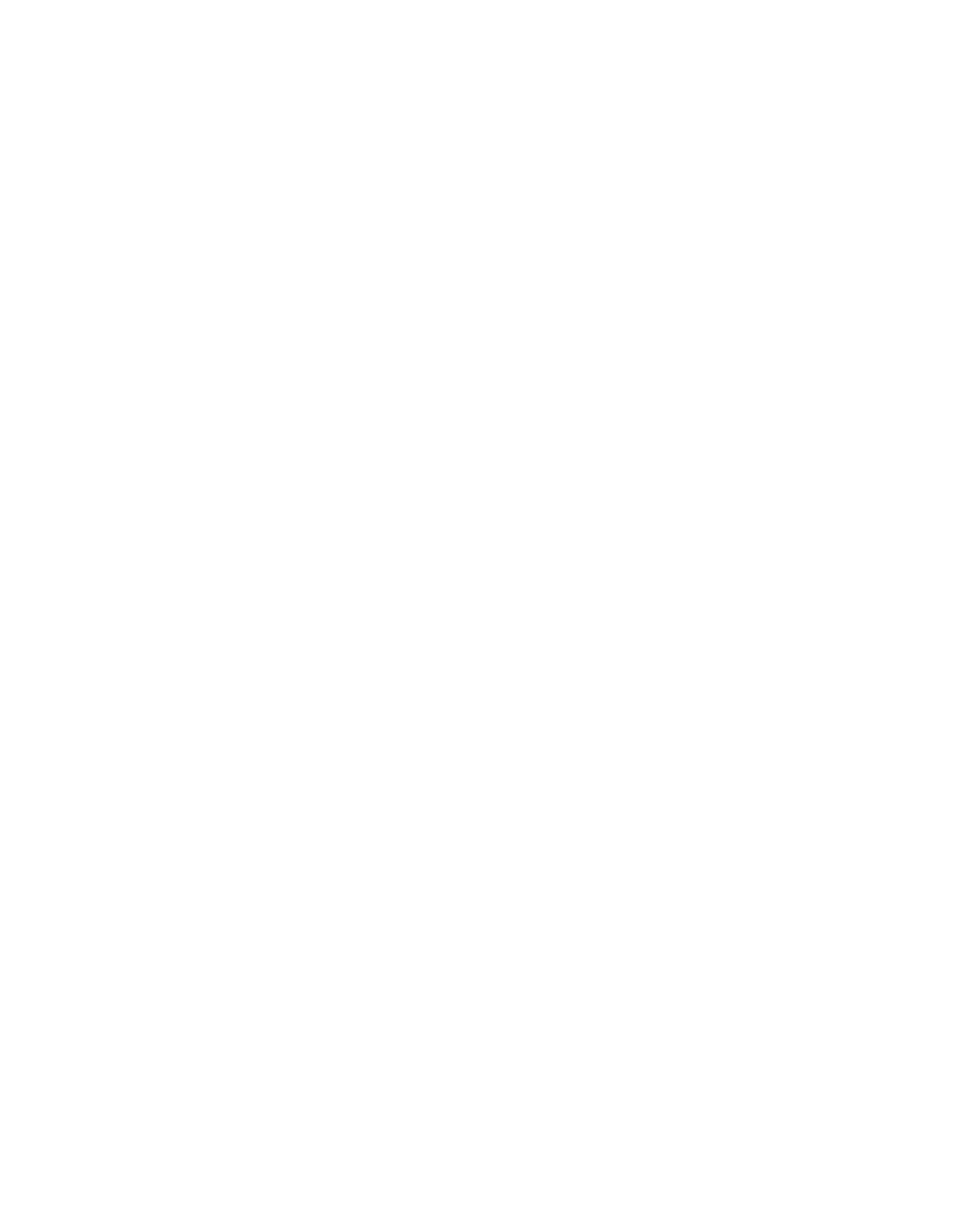NOC; OVERHEAD DOOR INSTALLATION; GASOLINE PUMP OR TANK INSTALLATION; ELECTRIC APPARATUS INST